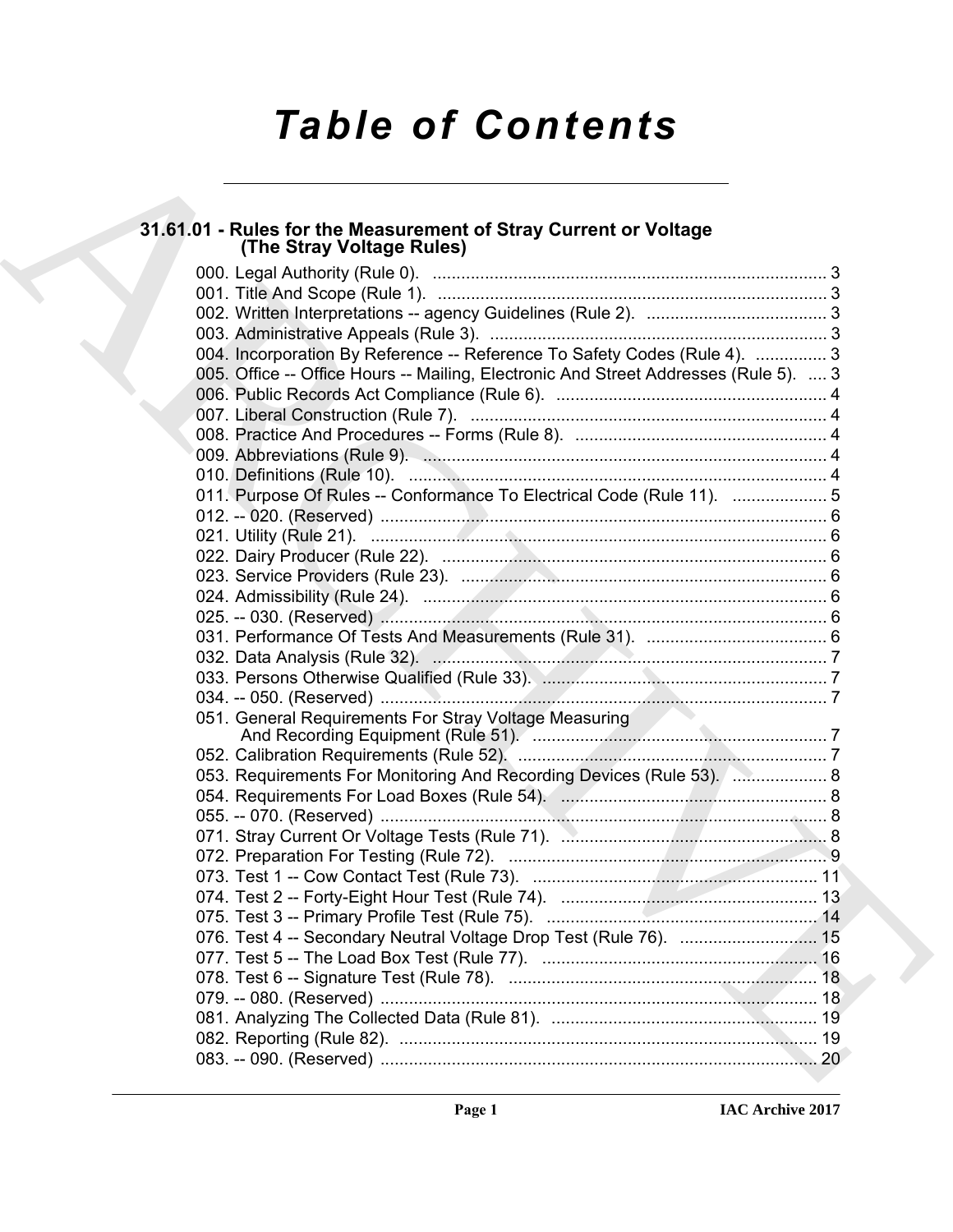#### *Table of Contents (cont'd)*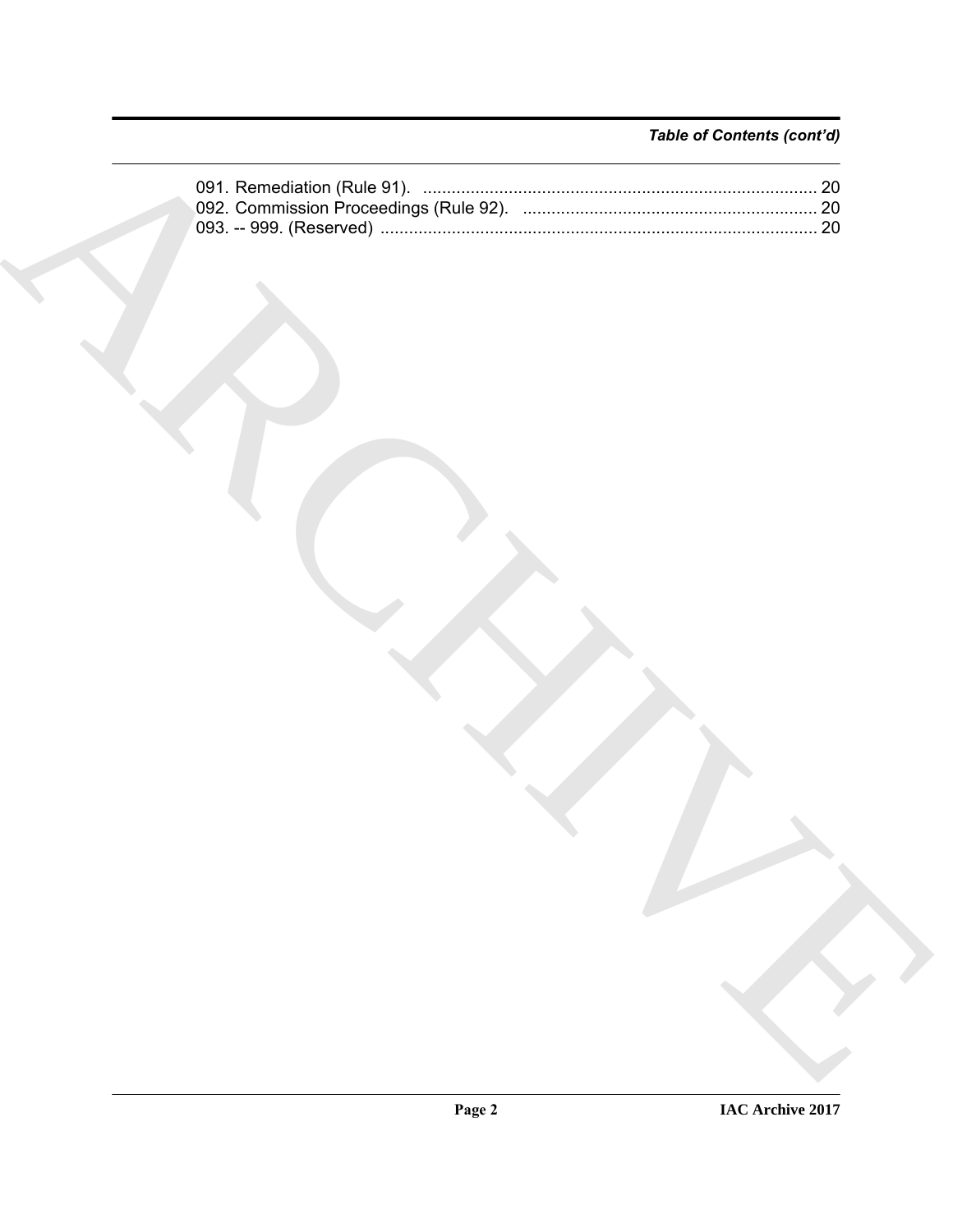#### **IDAPA 31 TITLE 61 CHAPTER 01**

#### <span id="page-2-0"></span>**31.61.01 - RULES FOR THE MEASUREMENT OF STRAY CURRENT OR VOLTAGE (THE STRAY VOLTAGE RULES)**

#### **GENERAL PROVISIONS RULES 0 THROUGH 11**

#### <span id="page-2-1"></span>**000. LEGAL AUTHORITY (RULE 0).**

These rules are promulgated pursuant to the authority of the Idaho Public Utilities Law, Sections 61-515 and 61-520, Idaho Code. (4-11-06) Idaho Code, and the Stray Current and Voltage Remediation Act, Section 61-803, Idaho Code.

#### <span id="page-2-2"></span>**001. TITLE AND SCOPE (RULE 1).**

**01.** Title. The title of these rules is the IDAPA 31.61.01 - "Rules for the Measurement of Stray Current in the Measurement of Stray Current (2016) or Voltage" (Stray Voltage Rules).

**02. Scope**. These rules are applicable to dairy producers, public utilities and all persons or entities involved in any way in the measurement or remediation of stray current or voltage within Idaho. (4-11-06)

#### <span id="page-2-3"></span>**002. WRITTEN INTERPRETATIONS -- AGENCY GUIDELINES (RULE 2).**

31.61.61 - RUL[E](http://www.puc.idaho.gov)S FOR THE MEASUREMENT OF STRAY OUTRIGES THAT OUTREST OR VOLTAGE<br>
THE STRAY VOLTAGE RULES (<br>
(THE STRAY VOLTAGE RULES)<br>
(EVALUATION TITULES)<br>
(EVALUATION TYPICAL ATTION TOWNS INTO A CHANNEL COMPARATION TO TH The Supervisor of the Commission's Engineering Section is authorized to make and give informal interpretations of these rules. Written interpretations to these rules are maintained by the Commission Secretary. The Commission Secretary may be contacted in writing at the Idaho Public Utilities Commission, PO Box 83720, Boise, Idaho 83720-0074, or may be reached by telephone at (208) 334-0300. The Commission reserves to itself the authority to issue formal declaratory orders construing these rules. (4-11-06) issue formal declaratory orders construing these rules.

#### <span id="page-2-4"></span>**003. ADMINISTRATIVE APPEALS (RULE 3).**

There are no provisions for administrative appeals within the Commission under these rules. (4-11-06)

#### <span id="page-2-5"></span>**004. INCORPORATION BY REFERENCE -- REFERENCE TO SAFETY CODES (RULE 4).**

#### **01. Safety Codes**. These rules reference two (2) national safety codes. (4-11-06)

**a.** The National Electrical Safety Code (NESC) is applicable to public utilities and is adopted by the Commission in IDAPA 31.11.01, "Safety and Accident Reporting Rules for Utilities Regulated by the Idaho Public Utilities Commission." (4-11-06)

**b.** The National Electrical Code (NEC) is applicable to the installation of wires and facilities used to convey electric current and to apparatus to be operated by such electric current. Adoption of the National Electrical Code is found at Section 54-1001, Idaho Code, and IDAPA 07.01.06, "Rules Governing the Use of National Electrical Code," Section 011. (4-11-06)

#### <span id="page-2-6"></span>**005. OFFICE -- OFFICE HOURS -- MAILING, ELECTRONIC AND STREET ADDRESSES (RULE 5).**

**Office Hours**. The principal office of the Commission is in Boise, Idaho. This office is open from 8 a.m. to 5 p.m. except Saturday, Sunday and legal holidays. The Commission's telephone number is (208) 334-0300. The hearing or speech impaired may reach the Commission through the Idaho Telecommunications Relay Service by dialing 711. (4-11-06) dialing 711. (4-11-06)

**02. Mailing and Street Addresses**. The Commission's mailing address is: Idaho Public Utilities Commission, PO Box 83720, Boise, Idaho 83720-0074. The street address for the Commission is: 472 West Washington Street, Boise, Idaho 83702-5983. All documents filed in all proceedings under these rules must be filed with the Commission at one (1) of these addresses. (4-11-06) with the Commission at one  $(1)$  of these addresses.

**03. Electronic Address**. The Commission's electronic address for its Internet homepage is http://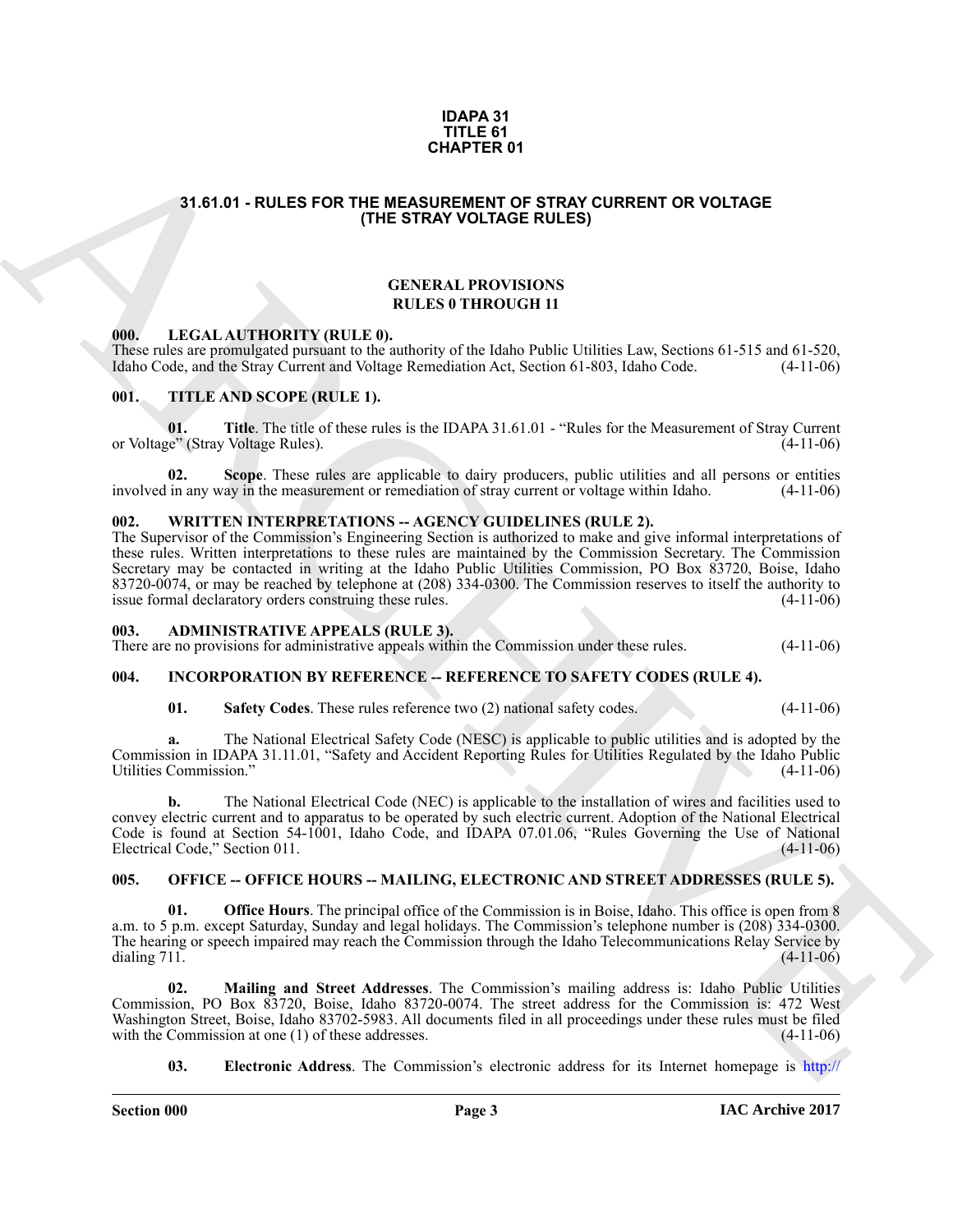www.puc.idaho.gov. (4-11-06)

#### <span id="page-3-0"></span>**006. PUBLIC RECORDS ACT COMPLIANCE (RULE 6).**

**Fourier Communistion 2**<br>
Stary bothings Tokies<br>
entrance and the Communistics of COMPRIMENT (FOLT) Col.<br>
entrance and the Communistics of the Communistics of the Communistics of the Communistics of the Communistics of th Unless specifically exempted from public disclosure by the Public Records Act, Title 74, Chapter 1, Idaho Code, all materials filed with the Commission pursuant to these rules are presumed to be public documents subject to inspection, examination and copying. Whenever a party believes that information contained in pleadings or other documents are trade secrets, confidential or otherwise exempt from public disclosure, the attorney of such party must state in writing that the information is protected by law from public inspection, examination or copying, citing the specific grounds and legal authority for that assertion. The Commission will treat confidential information in compliance with IDAPA 31.01.01, "Rules of Procedure of the Idaho Public Utilities Commission," Section 067.  $(4-11-06)$ 

<span id="page-3-1"></span>**007. LIBERAL CONSTRUCTION (RULE 7).**

These rules will be liberally construed to secure just, speedy and economical determination of all issues presented to the Commission. (4-11-06)

#### <span id="page-3-2"></span>**008. PRACTICE AND PROCEDURES -- FORMS (RULE 8).**

All proceedings under these rules will be conducted in accordance with IDAPA 31.01.01, "Rules of Procedure of the Idaho Public Utilities Commission." Forms used for recording voltage or current measurements under these rules appear in the Appendices. Subject to prior approval by the Commission, spreadsheets or electronic forms in substantially similar format and containing all relevant data may be used. Calculations may be automated as part of these electronic forms. these electronic forms.

#### <span id="page-3-3"></span>**009. ABBREVIATIONS (RULE 9).**

Abbreviations or acronyms used in these rules are defined where they appear. (4-11-06)

#### <span id="page-3-5"></span><span id="page-3-4"></span>**010. DEFINITIONS (RULE 10).**

<span id="page-3-6"></span>**01. Adequate Remediation**. Means corrective action taken by a utility which results in, and is reasonably likely to sustain, a reduction of stray current or voltage attributable to the utility's distribution system to a measured level that is fifty percent (50%) or less of the preventive action level. (4-11-06) measured level that is fifty percent  $(50\%)$  or less of the preventive action level.

**02.** Ampere. A unit of measure of current. A milliampere is one-one thousandths (1/1,000) of an ampere. (4-11-06)

<span id="page-3-9"></span><span id="page-3-8"></span><span id="page-3-7"></span>**03. Commission**. Means the Idaho Public Utilities Commission. (4-11-06)

**04. Cow Contact Points**. Means any two (2) points on electrically conductive materials in a dairy which a dairy cow may (in its normal environment on the dairy) unavoidably and simultaneously contact. Electrically conductive material may include the surface(s) that the cow is standing on as one  $(1)$  or both cow contact points.

 $(4-11-06)$ 

**05. Equipotential Plane (EPP)**. Means an area where wire mesh or other conductive elements are imbedded in or placed under concrete, bonded to all metal structures and fixed nonelectrical equipment that may become energized, and connected to the electrical grounding system to prevent a difference in voltage from developing within the plane.

<span id="page-3-11"></span><span id="page-3-10"></span>**06.** Preventive Action Level (PAL). Stray current or voltage that, when correctly measured, is either:  $(4-11-06)$ 

**a.** A steady state, root mean square (rms) alternating current (AC) of two (2) milliamperes (mA) or more through a five hundred (500) ohm resistor (i.e., shunt resistor) connected between cow contact points, as<br>measured by a true rms meter. or: (4-11-06) measured by a true rms meter, or;

**b.** Any steady state, rms AC voltage of one (1.0) volt or more across (in parallel with) a five hundred (500) ohm resistor (i.e., shunt resistor) connected between cow contact points, as measured by a true rms meter.

 $(4-11-06)$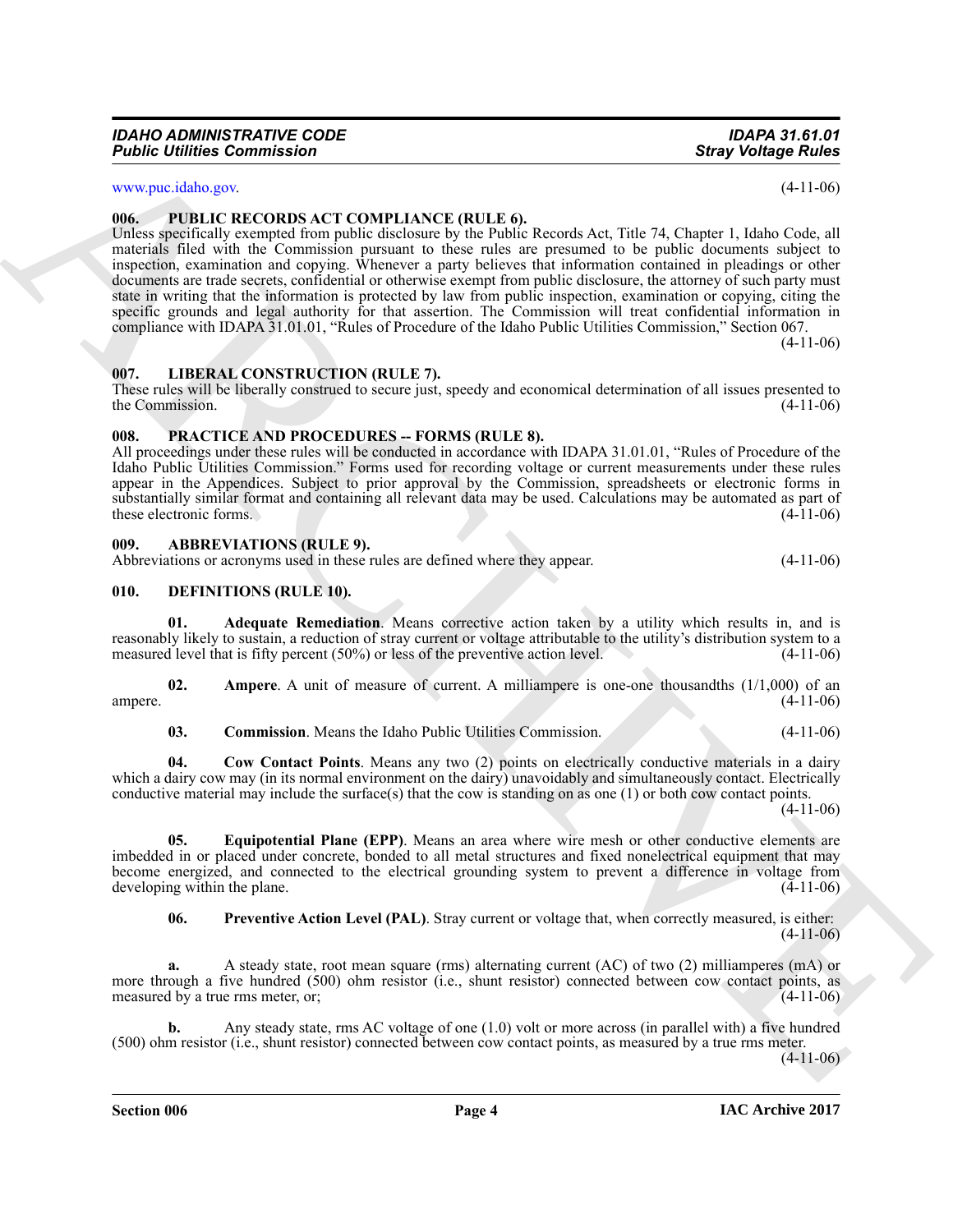<span id="page-4-2"></span><span id="page-4-1"></span>**07. Primary System**. A term that describes the high voltage utility electrical system including the generation, transmission and distribution systems. It also refers to the high voltage side of a distribution transformer. (4-11-06)

**Fosinc United Street Acts** (a) **Fosinc Street Acts** (a) **Street Works (a) Acts** (a) **Fourier Street Works (a) Control in the control in the control in the control in the control in the control in the control in the con 08. Secondary System**. Means the low-voltage utility electrical system on the secondary side of a distribution transformer. The dairy's on-farm system begins on the dairy's side of the metering points, except for dairies metered on the high voltage side of the transformer(s). In the case of dairies metered on the high voltage side, the on-farm system begins at the transformer's low-voltage lugs. (4-11-06) the on-farm system begins at the transformer's low-voltage lugs.

<span id="page-4-3"></span>**09.** Service Provider. Means any person, company or other legal entity providing stray voltage or esting, consulting, measurements, analysis services, construction, or hardware. (4-11-06) current testing, consulting, measurements, analysis services, construction, or hardware.

<span id="page-4-4"></span>**Shunt Resistor.** A physical resistor or combination of resistors used to simulate a dairy cow during the measurement of cow contact voltage. As used in these rules, a shunt resistor shall be five hundred (500) ohm plus or minus two percent  $(+/- 2\%)$ .  $(4-11-06)$ 

<span id="page-4-5"></span>**11. Source Resistance**. Means that portion of resistance in the circuit, other than the resistance of the cow, when the cow is completing a circuit between contact points. Body-to-metal contact resistance and hoof-to-earth resistance may represent a portion of the source resistance.

**12. Steady State**. The value of a current or voltage after an amount of time has passed where all shave decayed to a negligible value. transients have decayed to a negligible value.

<span id="page-4-7"></span><span id="page-4-6"></span>**13. Stray Current or Voltage**. Stray voltage or current is: (4-11-06)

**a.** Any steady state, sixty (60) hertz (Hz) (including harmonics thereof) root mean square (rms) alternating current (AC) less than twenty (20) milliamperes (mA) through a five hundred (500) ohm resistor (i.e., shunt resistor) connected between cow contact points, as measured by a true rms meter; or (4-11-06)

**b.** Any steady state, sixty (60) Hz (including harmonics thereof), rms AC voltage of less than ten (10) volts, across (in parallel with) a five hundred (500) ohm resistor (i.e., shunt resistor) connected between cow contact points, as measured by a true rms meter. (4-11-06)

**c.** Stray current and voltage is a normal, inherent and unavoidable result of electricity traveling through grounded electrical systems, including a dairy producer's on-farm system and a utility's distribution system. These systems are required by the National Electrical Code (NEC) and the National Electrical Safety Code (NESC) to be grounded to the earth to ensure safety and reliability.

**d.** Unless the context otherwise requires, the term "stray voltage" shall mean stray current or stray (4-11-06) voltage. (4-11-06)

<span id="page-4-8"></span>**14. Tests, Measurements, Procedures and Analysis**. Means any or all of the stray voltage testing, measurement, work and work product defined in these rules.

**15. Transient**. Transient or transient deviation means a non-steady state increase or spike in voltage or current. For the purpose of identifying and reporting transients in cow contact voltage (Vcc) or current (Icc), a transient occurs when the recorded maximum Vcc or Icc in a recording interval exceeds two hundred percent (200%) of the steady state Vcc or Icc recorded during the same recording interval. (4-11-06)

<span id="page-4-11"></span><span id="page-4-10"></span><span id="page-4-9"></span>**16. Utility**. Means a public electric utility as defined in Section 61-332A, Idaho Code. (4-11-06)

#### <span id="page-4-0"></span>**011. PURPOSE OF RULES -- CONFORMANCE TO ELECTRICAL CODE (RULE 11).**

These rules standardize the measurement and testing procedures used to measure stray voltage and current. Standardization of testing will provide a consistent basis for determining the presence and level of stray voltage in a dairy and how to determine the source of that stray voltage or current. These rules do not replace existing safety standards embodied in electrical codes. Any conflict between these rules and the National Electrical Code or the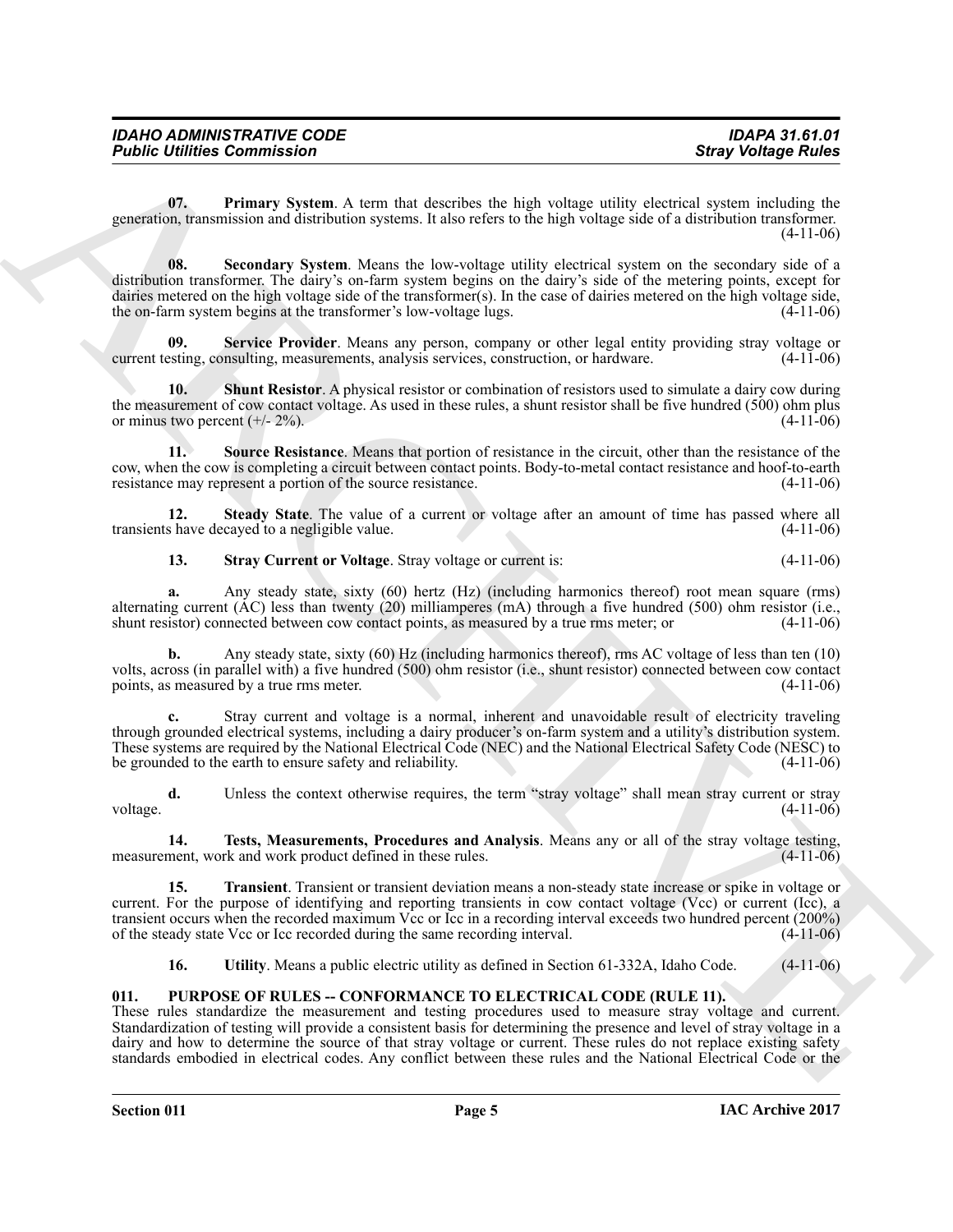National Electrical Safety Code shall be promptly brought to the attention of the Commission. Under these rules, testing is intended to determine: (4-11-06) testing is intended to determine:

**01. Presence of Stray Voltage**. The presence and amount of any stray voltage or current within the dairy. (4-11-06)

<span id="page-5-16"></span><span id="page-5-15"></span><span id="page-5-14"></span>**02.** Sources of Stray Voltage. The source(s) of any stray voltage or current detected.  $(4-11-06)$ 

**03. Contributions to Stray Voltage**. The percent contribution from the utility side and the dairy side of the dairy service entrance to the total stray voltage or current measured on the dairy. (4-11-06)

#### <span id="page-5-0"></span>**012. -- 020. (RESERVED)**

#### **APPLICABILITY AND ADMISSIBILITY RULES 21 THROUGH 30**

#### <span id="page-5-18"></span><span id="page-5-1"></span>**021. UTILITY (RULE 21).**

A utility measuring or testing for stray voltage or current at the request of a dairy producer, as directed by the Commission or on its own initiative, shall conduct such measurements in accordance with these rules. (4-11-Commission or on its own initiative, shall conduct such measurements in accordance with these rules.

#### <span id="page-5-8"></span><span id="page-5-2"></span>**022. DAIRY PRODUCER (RULE 22).**

<span id="page-5-10"></span><span id="page-5-9"></span>**01. Serving Notice on the Utility**. A dairy producer providing written notice to a utility pursuant to Section 61-804, Idaho Code, shall specify why the dairy producer believes its dairy cows are being affected by electrical energy attributable to the utility. A dairy producer may provide such notice with or without first having<br>conducted tests or measurements of stray voltage. (4-11-06) conducted tests or measurements of stray voltage.

**Form is the commission of the set of the set of the set of the set of the commission of the Commission of the Commission of the Commission of the Commission of the Commission of the Commission of the Commission of the Co 02.** Cooperation. When a written notice is filed with the utility, the dairy is obligated to make any contact point(s), service panels, grounding rods or other electrical equipment at the dairy available to the utility for measuring and testing. The utility shall provide reasonable notice and cooperate with the dairy producer to establish an appropriate time to conduct the tests and measurements. The dairy shall cooperate with the utility so that all tests and measurements necessary to identify the existence and magnitude of stray current or voltage, if any, are completed within fourteen (14) days of the utility's receipt of such notice. (4-11-06) within fourteen  $(14)$  days of the utility's receipt of such notice.

#### <span id="page-5-17"></span><span id="page-5-3"></span>**023. SERVICE PROVIDERS (RULE 23).**

Any person performing any stray voltage measurement or test on behalf of a utility or a dairy shall be deemed a service provider and shall follow these rules. (4-11-06) service provider and shall follow these rules.

#### <span id="page-5-7"></span><span id="page-5-4"></span>**024. ADMISSIBILITY (RULE 24).**

Only tests and measurements made in compliance with these rules shall be admissible before the Commission or in any civil action.

#### <span id="page-5-5"></span>**025. -- 030. (RESERVED)**

#### **QUALIFICATIONS OF PERSONS PERFORMING AND ANALYZING RESULTS OF STRAY VOLTAGE TESTS RULES 31 THROUGH 40**

#### <span id="page-5-11"></span><span id="page-5-6"></span>**031. PERFORMANCE OF TESTS AND MEASUREMENTS (RULE 31).**

Measuring and testing for stray voltage under these rules for consideration by the Commission shall be performed by a qualified testing professional. The following persons are presumed to be qualified testing professionals: (4-11-06)

**01. Professional Engineer**. A professional engineer, licensed in any state, who has completed no fewer than forty-eight (48) hours of Commission-approved stray voltage training and who has been involved in no fewer<br>than five (5) prior investigations involving the measurement or testing of stray voltage (4-11-06) than five  $(5)$  prior investigations involving the measurement or testing of stray voltage.

<span id="page-5-13"></span><span id="page-5-12"></span>**02. Master Electrician**. A master electrician, licensed in any state, who has completed no fewer than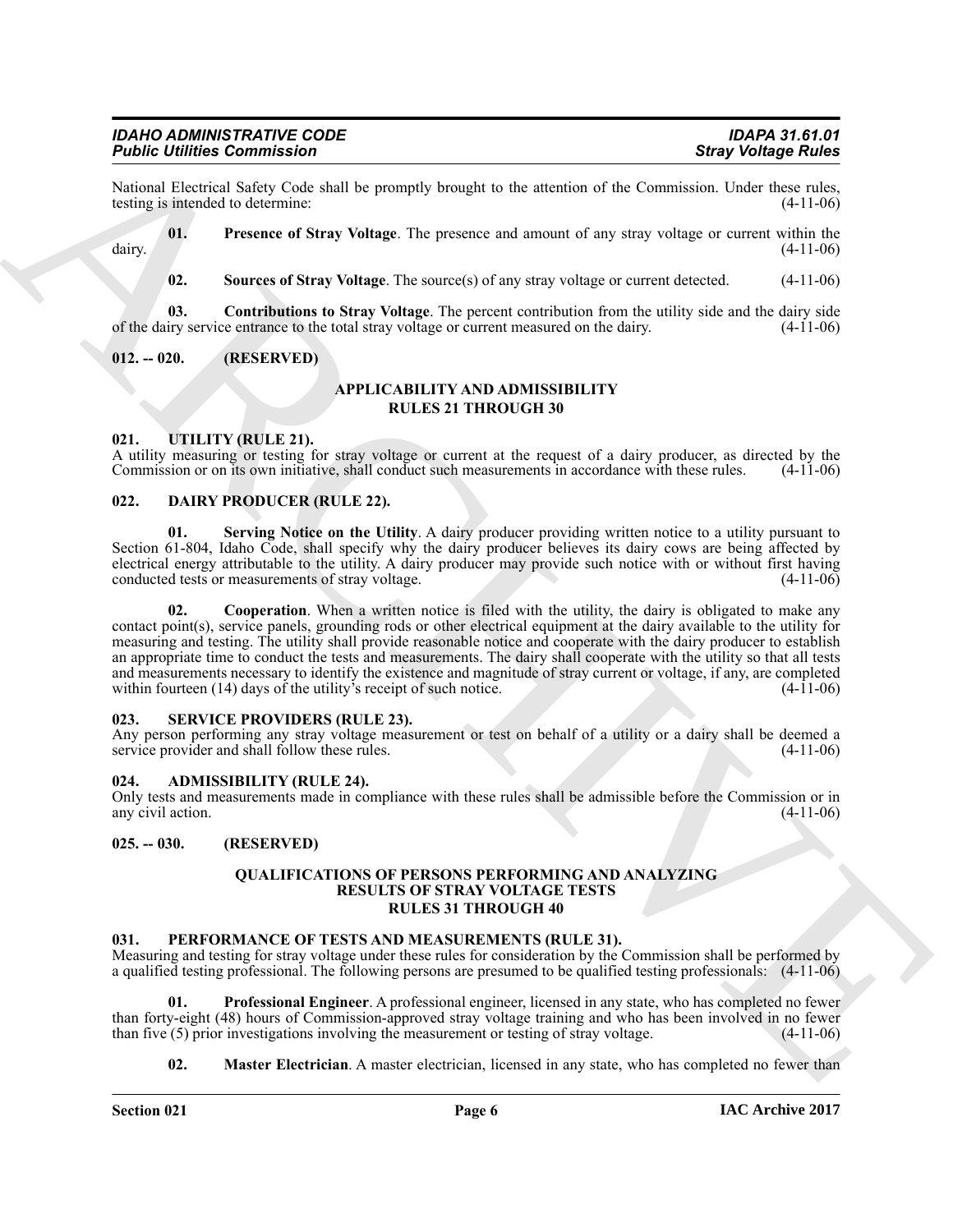| IDAHO ADMINISTRATIVE CODE          | <b>IDAPA 31.61.01</b>      |
|------------------------------------|----------------------------|
| <b>Public Utilities Commission</b> | <b>Stray Voltage Rules</b> |

forty-eight (48) hours of Commission-approved stray voltage training and who has been involved in no fewer than five  $(5)$  prior investigations involving the measurement or testing of stray voltage.

<span id="page-6-15"></span>**03. Technician**. A technician who, under the supervision of a person presumed qualified under Subsections 031.01 and 031.02, has completed no fewer than eight (8) hours of Commission-approved stray voltage training and who has been involved in no fewer than five  $(5)$  prior investigations involving the measurement or testing of stray voltage.  $(4-11-06)$ testing of stray voltage.

#### <span id="page-6-8"></span><span id="page-6-0"></span>**032. DATA ANALYSIS (RULE 32).**

Analysis of data under these rules, for consideration by the Commission, shall be performed by a qualified analyst. A professional engineer, licensed in any state, who has completed no fewer than forty-eight (48) hours of stray voltage training and who has been involved in no fewer than five  $(5)$  prior investigations involving measurement or testing of stray voltage shall be presumed to be a qualified analyst. (4-11-06) stray voltage shall be presumed to be a qualified analyst.

#### <span id="page-6-16"></span><span id="page-6-1"></span>**033. PERSONS OTHERWISE QUALIFIED (RULE 33).**

A person who does not satisfy the qualifications in Sections 031 and 032, may nonetheless be determined by the Commission to be a qualified testing professional or a qualified analyst if, on motion of any party, the Commission finds that person otherwise possesses the knowledge, skill, experience, training, or education that qualifies that person to offer expert testimony before the Commission. (4-11-06)

#### <span id="page-6-2"></span>**034. -- 050. (RESERVED)**

#### <span id="page-6-5"></span>**CALIBRATION OF AND EQUIPMENT USED FOR MEASURING AND RECORDING VOLTAGE, CURRENT AND RESISTANCE RULES 51 THROUGH 60**

#### <span id="page-6-9"></span><span id="page-6-3"></span>**051. GENERAL REQUIREMENTS FOR STRAY VOLTAGE MEASURING AND RECORDING EQUIPMENT (RULE 51).**

Equipment used for the measurement or testing of stray voltage, current, and resistance shall meet the following criteria:<br>(4-11-06) criteria: (4-11-06)

<span id="page-6-13"></span>**01. Resolution and Accuracy**. The accuracy and resolution of any instrument used to measure or record cow contact voltage or current, shall limit the error to five percent  $(5%)$  or less at one volt (1 V) or two milliampere (2 mA). milliampere  $(2 \text{ mA})$ .

<span id="page-6-14"></span><span id="page-6-10"></span>**02. Voltage Measurement**. Instruments used to measure cow contact voltage shall be capable of separating and independently measuring alternating current (AC) and direct current (DC) voltages. These instruments shall have a minimum internal impedance of ten thousand (10,000) ohm and shall be capable of measuring the true-<br>(4-11-06) rms voltage.

For contribution Commuters of the contribution of the state of the state of the state of the state of the state of the state of the state of the state of the state of the state of the state of the state of the state of th **03. Current Measurement**. A clamp-on ammeter, a digital multi-meter (DMM) with clamp-on device, or an in-line ammeter shall be used to measure current between two (2) points. The meters shall be capable of separating and independently measuring alternating current (AC) and direct current (DC) and shall be capable of measuring the true-rms current. Care must be taken to assure that clamp-on ammeters used have the required resolution and accuracy. (4-11-06) resolution and accuracy.

<span id="page-6-11"></span>**04. Resistance Measurement**. Resistance shall be measured using either a volt ohmmeter (VOM) or a DMM. Resolution shall be to the level of one (1) ohm or less when measuring a resistance of less than one thousand  $(1,000)$  ohm. Accuracy shall be within plus or minus five  $(+/-5)$  ohm for a five hundred (500) ohm resistance.

 $(4-11-06)$ 

**05.** Resistance-to-Earth Measurement. Grounding electrode resistance-to-earth measurements shall with a three-(3) point fall-of-potential instrument or a clamp-on resistance-to-earth tester. (4-11-06) be made with a three- (3) point fall-of-potential instrument or a clamp-on resistance-to-earth tester.

#### <span id="page-6-4"></span>**052. CALIBRATION REQUIREMENTS (RULE 52).**

<span id="page-6-12"></span><span id="page-6-7"></span><span id="page-6-6"></span>**01. Measuring Equipment Calibration**. All measuring equipment shall be calibrated according to the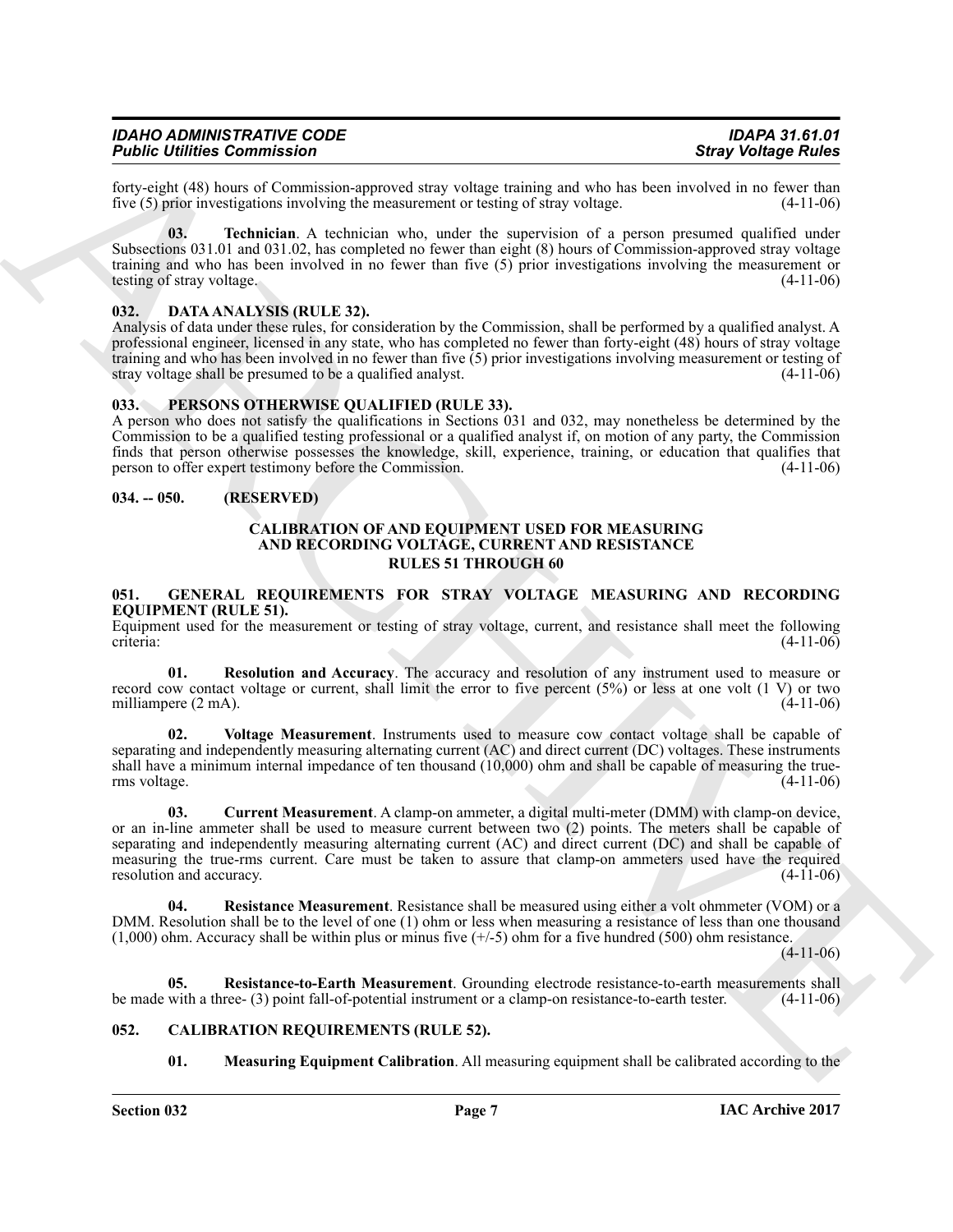| <b>IDAHO ADMINISTRATIVE CODE</b>   | <b>IDAPA 31.61.01</b>      |
|------------------------------------|----------------------------|
| <b>Public Utilities Commission</b> | <b>Stray Voltage Rules</b> |

manufacturer's recommended calibration schedule, but no less than annually, to meet the manufacturer's specifications for the accuracy and resolution of the equipment. Measuring equipment shall not be used after its next "calibration due" date for measurements or tests conducted during a stray voltage investigation. Calibration shall be performed by either: (4-11-06)

**a.** The manufacturer of the equipment, who shall certify that the equipment meets the manufacturer's tions for accuracy and resolution; or  $(4-11-06)$ specifications for accuracy and resolution; or

**b.** A laboratory currently certified as meeting all applicable Institute of Electrical and Electronic Engineers (IEEE) and International Organization for Standards (ISO) standards. (4-11-06)

<span id="page-7-4"></span>**02. Calibration Certificates**. The service provider performing the tests and measurements shall maintain certificates from the manufacturer or the calibration laboratory demonstrating compliance with calibration requirements. (4-11-06) requirements. (4-11-06)

<span id="page-7-5"></span>**03.** Field Check. Before voltage or current measurement or testing is performed, the instrument shall checked by comparing measurements to those of other instruments or against a known source. (4-11-06) be field-checked by comparing measurements to those of other instruments or against a known source.

#### <span id="page-7-9"></span><span id="page-7-0"></span>**053. REQUIREMENTS FOR MONITORING AND RECORDING DEVICES (RULE 53).**

For the interaction of the second state of the second state and the second state of the second state of the second state and state and state of the second state of the second state of the second state of the second state Digital recording devices shall be used for the purpose of recording current and voltage for extended periods, such as the forty-eight (48) hour test. The recording devices shall have the same level of resolution and accuracy as the meters being used for the measurements. Monitoring systems, which combine measuring and recording functions in a single instrument, shall have the same level of resolution and accuracy as specified in Section 051. Recording devices and monitoring systems shall be capable of recording transient deviations of one-tenth (0.1) second or less in duration from the steady state. Digital recording devices, which have deviation settings, shall permit the deviation setting to be set "low" enough to meet the resolution and accuracy requirements in Subsection 051.01 of these rules. All recording devices shall be able to log the time and date of all data recorded and shall have their internal clocks synchronized. (4-11-06)

#### <span id="page-7-6"></span><span id="page-7-1"></span>**054. REQUIREMENTS FOR LOAD BOXES (RULE 54).**

The load box shall meet the following criteria: (4-11-06)

<span id="page-7-8"></span>**01. Volts**. A load box shall be a primarily non-inductive nominal two hundred forty (240) volt, resistance heating type load with a minimum nominal full load of eighteen (18) kilowatts (kW). (4-11-06)

<span id="page-7-7"></span>**02. Split-Load**. A load box shall be capable of operating at two (2) or more load settings, including hately fifty percent (50%) and one hundred percent (100%) of the load box's rated total load. (4-11-06) approximately fifty percent  $(50\%)$  and one hundred percent  $(100\%)$  of the load box's rated total load.

#### <span id="page-7-2"></span>**055. -- 070. (RESERVED)**

#### <span id="page-7-12"></span>**TESTING AND MEASUREMENT PROCEDURES RULES 71 THROUGH 80**

#### <span id="page-7-10"></span><span id="page-7-3"></span>**071. STRAY CURRENT OR VOLTAGE TESTS (RULE 71).**

Subject to Subsection 071.02, there are six (6) tests used to detect and measure stray current or voltage. (4-11-06)

**01. Scheduling of Stray Voltage Tests**. Efforts shall be made to perform the tests under conditions substantially similar to those conditions existing at the time(s) the dairy producer believes stray voltage to be a problem. (4-11-06) problem.  $(4-11-06)$ 

<span id="page-7-11"></span>

| а. | Test 1 - Cow Contact Test;                    | $(4-11-06)$ |
|----|-----------------------------------------------|-------------|
| b. | Test 2 - Forty-Eight (48) Hour Test;          | $(4-11-06)$ |
| c. | Test 3 - Primary Profile Test;                | $(4-11-06)$ |
| d. | Test 4 - Secondary Neutral Voltage Drop Test; | $(4-11-06)$ |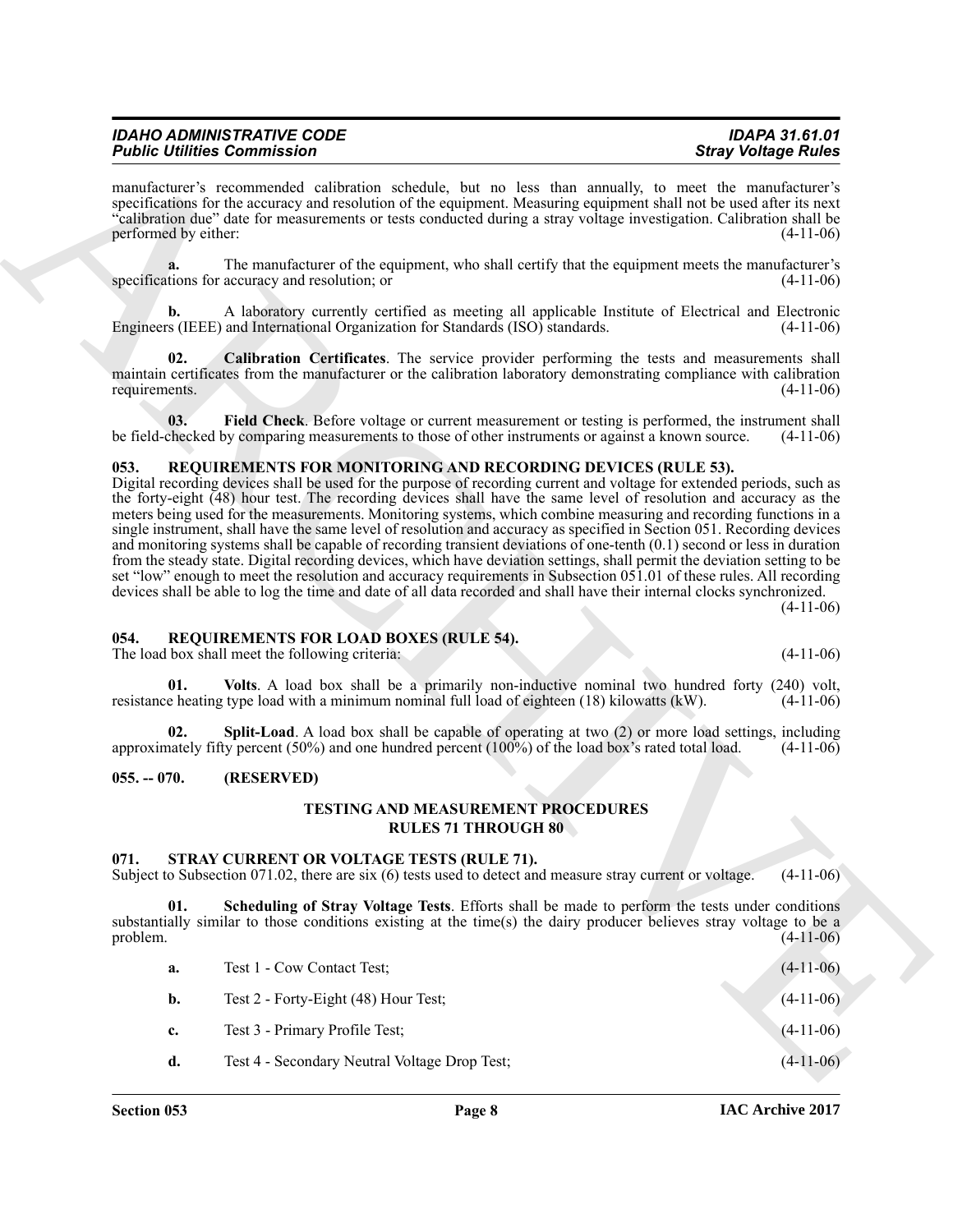*Public Utilities Commission* 

**02. Testing Sequence**. Test 1 shall be performed first. Tests 1 and 2 are used to determine the presence and level of stray voltage and shall be performed in all investigations, subject to the provisions of Subsection 071.03. Tests 3, 4, 5, and 6 may be performed in any order and may be performed without first determining that these tests are required under Paragraph 071.02.b. Tests 3, 4, 5, and 6 may be performed prior to starting the recording for Test 2 or while Test 2 is in progress. Test 2 may be interrupted as necessary to conduct Tests 4, 5, and 6, or for review and analysis of the data recorded up to that point. (4-11-06)

**a.** If the results from Tests 1 and 2 indicate that stray voltage does not exceed the preventive action level (PAL), the utility has no further testing or remediation obligations under these rules during this test cycle.

**b.** If the PAL is exceeded, the utility shall perform the remaining four (4) tests except as provided in Subsection 071.03. The utility shall also perform analysis to determine whether the portion of the stray current or voltage attributable to an off-farm source exceeds fifty percent (50%) of the PAL. (4-11-06)

**c.** If the PAL is exceeded, and the portion of the stray current or voltage attributable to an off-farm source does not exceed fifty percent (50%) of the PAL, the utility has no further testing or remediation obligations.  $(4-11-06)$ 

**d.** If the PAL is exceeded, and the portion of the stray current or voltage attributable to an off-farm source exceeds fifty percent (50%) of the PAL, the utility shall conduct remediation pursuant to Section 091. Under this condition, the forty-eight (48) hour recording of Test 2 may be reduced to no fewer than twenty-four (24) hours.  $(4-11-06)$ 

**e.** For all testing conducted under these rules, the utility shall have a qualified analyst prepare a report to Section 082. (4-11-06) pursuant to Section 082.

<span id="page-8-3"></span>**03. Suspended or Limited Testing**. With the written agreement of both the utility and the dairy producer, a stray voltage investigation may be suspended at any point in the investigation. With the written agreement of both the utility and the dairy producer, the utility may employ a limited set of tests or measurements on a dairy as part of an intentionally limited evaluation. If the utility proposes to suspend a stray voltage investigation or to conduct a limited evaluation, its reasons for doing so shall be set forth in the written agreement between the utility and the dairy producer. (4-11-06) dairy producer.

### <span id="page-8-1"></span><span id="page-8-0"></span>**072. PREPARATION FOR TESTING (RULE 72).**

The person performing the tests shall perform the following: (4-11-06)

#### <span id="page-8-2"></span>**01. Remote Reference Grounding Rod**. (4-11-06)

**Foshie Uniters Commission**<br>
to the State Uniters (see the state with the state of the state of the state of the state of the state of the state of the state of the state of the state of the state of the state of the stat **a.** Remote reference grounding rod(s) shall be installed and penetrate moist soil to a depth of thirty (30) inches. When practicable, remote reference rods shall be installed at least twenty-five (25) feet away from the nearest underground conductive electrical equipment of any type or at a distance equal to three (3) to four (4) times the buried depth of any metallic structure connected to the service entrance neutral. The reference ground rod shall be located not closer than twenty-five (25) feet from the centerline of a primary electrical conductor right-of-way. A reference rod shall be located not closer than one hundred (100) feet from the edge of a transmission line right-of-<br>(4-11-06) way.  $(4-11-06)$ 

**b.** All remote reference grounding rods shall be checked for "remoteness" prior to their use for tests or measurements and if found to be insufficiently "remote," a new location for that reference ground rod shall be found and retested for remoteness. Remoteness of the reference ground shall be determined by measuring the voltage from the transformer grounding electrode conductor to the remote reference ground. The resistance-to-earth of the transformer grounding electrode shall be measured. The grounding electrode current shall be measured. Remoteness

**IAC Archive 2017**

### <span id="page-8-4"></span>**f.** Test 6 - Signature Test. (4-11-06)

**e.** Test 5 - Load Box Test; and (4-11-06)

 $(4-11-06)$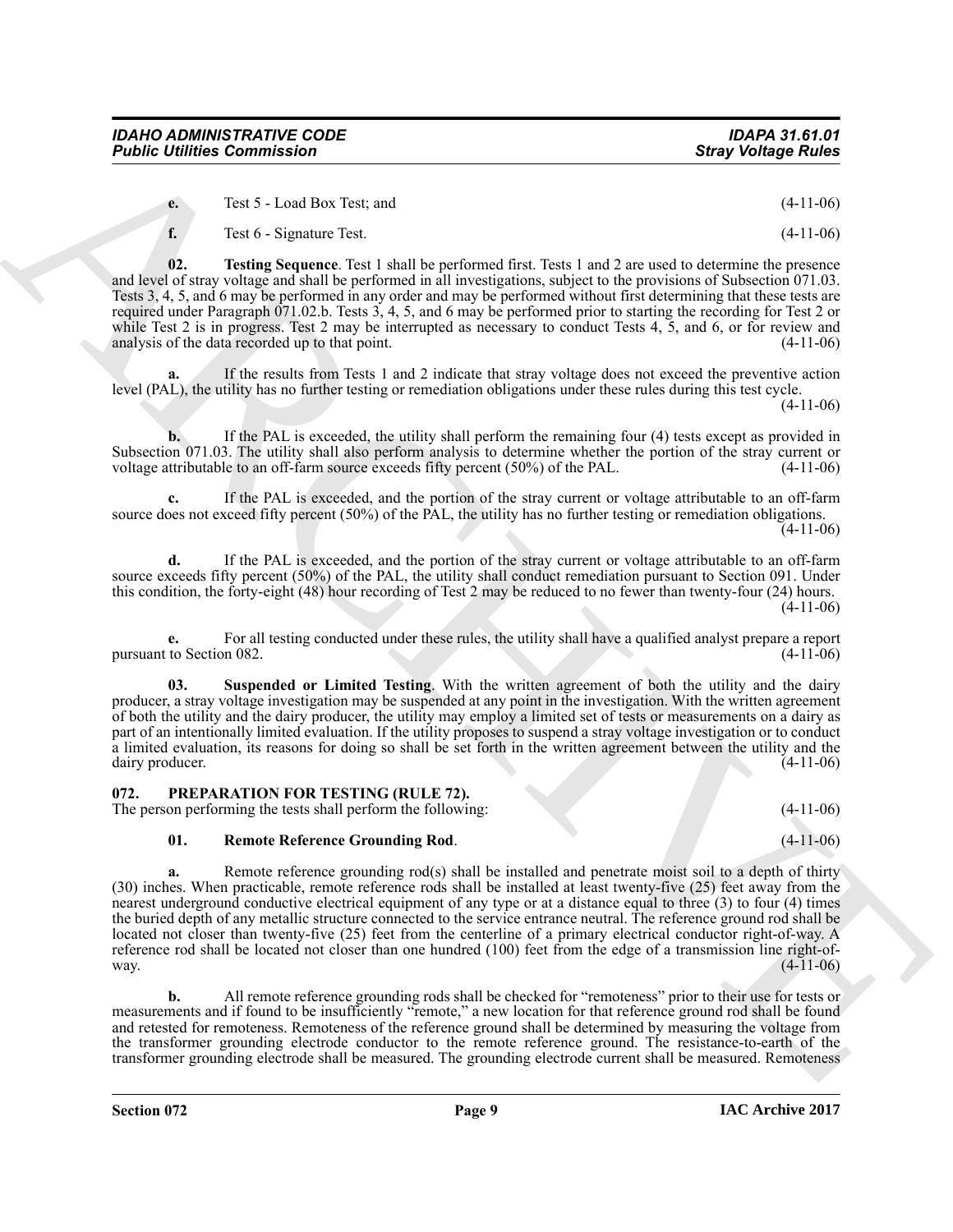| <b>IDAHO ADMINISTRATIVE CODE</b>   | <b>IDAPA 31.61.01</b>      |
|------------------------------------|----------------------------|
| <b>Public Utilities Commission</b> | <b>Stray Voltage Rules</b> |

<span id="page-9-2"></span><span id="page-9-1"></span><span id="page-9-0"></span>

| <b>Pre-Test Documentation.</b>                                                                           | $(4-11-06)$ |
|----------------------------------------------------------------------------------------------------------|-------------|
| All additional collaboration as surface conta Casar Collation OCO shall be a consulated and decomposited |             |

| <b>Public Utilities Commission</b> |                                                                                                                                                                                                                                                                                                                                                                                                                                                                                                                                                                    | <b>Stray Voltage Rules</b> |
|------------------------------------|--------------------------------------------------------------------------------------------------------------------------------------------------------------------------------------------------------------------------------------------------------------------------------------------------------------------------------------------------------------------------------------------------------------------------------------------------------------------------------------------------------------------------------------------------------------------|----------------------------|
| electrode resistance-to-earth.     | is considered adequate if the measured voltage (transformer grounding conductor to reference ground, Vp) is within<br>twenty percent (20%) of the voltage calculated by multiplying the grounding electrode current by the grounding                                                                                                                                                                                                                                                                                                                               | $(4-11-06)$                |
| grounding electrodes.              | If the transformer grounding electrode is within twenty-five (25) feet of other primary or secondary<br>grounding electrodes, this remoteness test shall be conducted at the first primary system grounding electrode<br>upstream of the transformer that is greater than twenty-five (25) feet from other primary or secondary system                                                                                                                                                                                                                             | $(4-11-06)$                |
| 02.                                | Inspecting the Transformer(s). Prior to testing, the utility transformer shall be inspected,<br>grounding electrode resistance measured, and any repairs necessary for safety be made and recorded. In the case of a<br>customer-owned transformer, qualified personnel shall inspect the installation, measure grounding electrode<br>resistance, and make and record any repairs necessary for safety. Measurements that require contact with utility or<br>customer-owned primary wires or equipment shall be made by the utility or other qualified personnel. | $(4-11-06)$                |
| 03.                                | In-Line Ammeters. If in-line or series ammeters are used, they shall be installed under safe<br>conditions in accordance with the National Electrical Safety Code and the National Electrical Code with the entire<br>dairy system or the specific circuit to be tested de-energized.                                                                                                                                                                                                                                                                              | $(4-11-06)$                |
| 04.                                | <b>Pre-Test Documentation.</b>                                                                                                                                                                                                                                                                                                                                                                                                                                                                                                                                     | $(4-11-06)$                |
| a.                                 | All pre-test calibration requirements from Section 052 shall be completed and documented.                                                                                                                                                                                                                                                                                                                                                                                                                                                                          | $(4-11-06)$                |
| b.                                 | A sketch or drawing of the dairy shall be prepared indicating:                                                                                                                                                                                                                                                                                                                                                                                                                                                                                                     | $(4-11-06)$                |
| i.                                 | The location of the buildings;                                                                                                                                                                                                                                                                                                                                                                                                                                                                                                                                     | $(4-11-06)$                |
| ii.                                | Secondary electrical service panels and secondary feeder systems serving cow contact areas;                                                                                                                                                                                                                                                                                                                                                                                                                                                                        | $(4-11-06)$                |
| iii.                               | Transformer(s) and central distribution point;                                                                                                                                                                                                                                                                                                                                                                                                                                                                                                                     | $(4-11-06)$                |
| iv.                                | Existing grounding electrodes (if known);                                                                                                                                                                                                                                                                                                                                                                                                                                                                                                                          | $(4-11-06)$                |
| V.                                 | The location of all cow contact points to be tested;                                                                                                                                                                                                                                                                                                                                                                                                                                                                                                               | $(4-11-06)$                |
| vi.                                | All remote reference grounding rods; and                                                                                                                                                                                                                                                                                                                                                                                                                                                                                                                           | $(4-11-06)$                |
| vii.<br>grounding $rod(s)$ .       | All primary and secondary neutral test points used in conjunction with the remote reference                                                                                                                                                                                                                                                                                                                                                                                                                                                                        | $(4-11-06)$                |
|                                    | A listing of planned test points shall be prepared using the applicable form prior to beginning each<br>test. Each test shall be listed separately and specific reference numbers shall be given to each planned test point.                                                                                                                                                                                                                                                                                                                                       | $(4-11-06)$                |
| 05.                                | Safety.                                                                                                                                                                                                                                                                                                                                                                                                                                                                                                                                                            | $(4-11-06)$                |
| a.                                 | If the service provider reasonably concludes that a dairy's noncompliance with the National<br>Electrical Code poses a significant and immediate safety hazard which prevents completion of any test or<br>measurement required by these rules, then the service provider's obligations to proceed under these rules shall be<br>suspended until the hazard is eliminated.                                                                                                                                                                                         | $(4-11-06)$                |
| $\mathbf{b}$ .                     | At the discretion of the service provider conducting the test, livestock shall be removed from any<br>area where electrical equipment or wiring is examined or electrical measurements are taken. Testing may be<br>suspended if the presence of cows or other animals creates a potential hazard to testing personnel. The locations of<br>electric fences and other electrified cow control devices shall be noted and de-energized where practical. $(4-11-06)$                                                                                                 |                            |

#### <span id="page-9-3"></span>**05. Safety**. (4-11-06)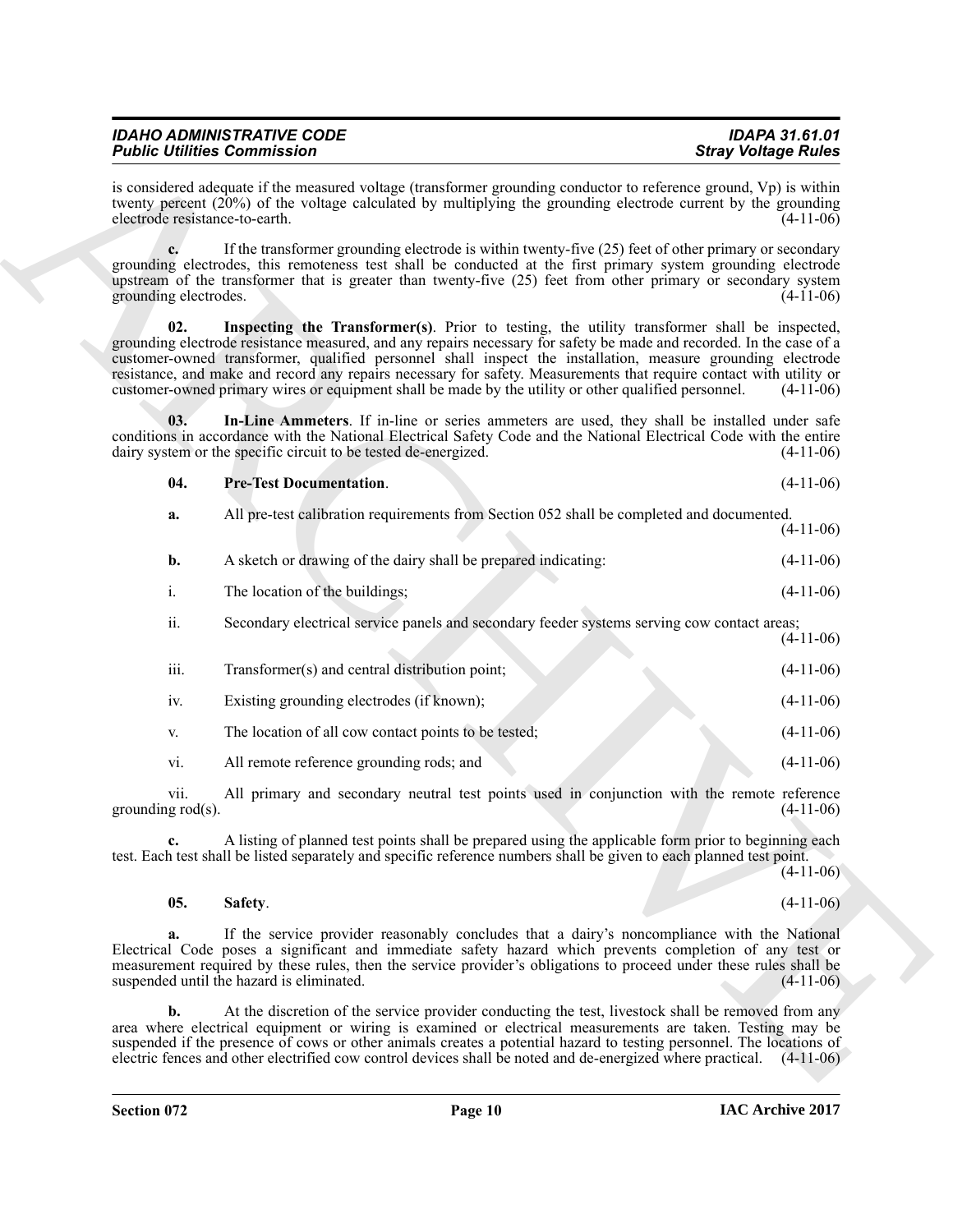#### <span id="page-10-1"></span><span id="page-10-0"></span>**073.** TEST 1 -- COW CONTACT TEST (RULE 73).

<span id="page-10-3"></span>**01. Purpose**. The purpose of this test is to determine the location(s), if any, where stray current or voltage exceeds the preventive action level (PAL) and to identify the location(s) at which the cow contact voltage will be recorded in the forty-eight  $(48)$  hour test.

<span id="page-10-4"></span>**02. Selection of Cow Contact Points**. The selection of cow contact points to be tested shall include a sufficient number of locations reasonably likely to demonstrate the presence of stray voltage or current, if any.

(4-11-06)

<span id="page-10-2"></span>**03. Conducting the Test**. The voltage across the shunt resistor or current through the shunt resistor shall be measured between cow contact points as shown in Figure 1. The source resistance shall be calculated during analysis for all cow contact points.



Figure 1, Cow Contact Test. (4-11-06)

**a.** When using a voltmeter to measure voltage between contact points where one (1) of those points is the floor surface, the equipment shall be arranged as shown in Figures 1 and 2, using a metal plate, which shall make a high quality conductive contact with the ground or floor. If the service provider is unsure of having a high quality conductive contact with the floor or ground, then the procedure described in Paragraph 073.03.c. shall be followed. If necessary, corrosion shall be removed from the point(s) where test lead(s) make contact with metal equipment.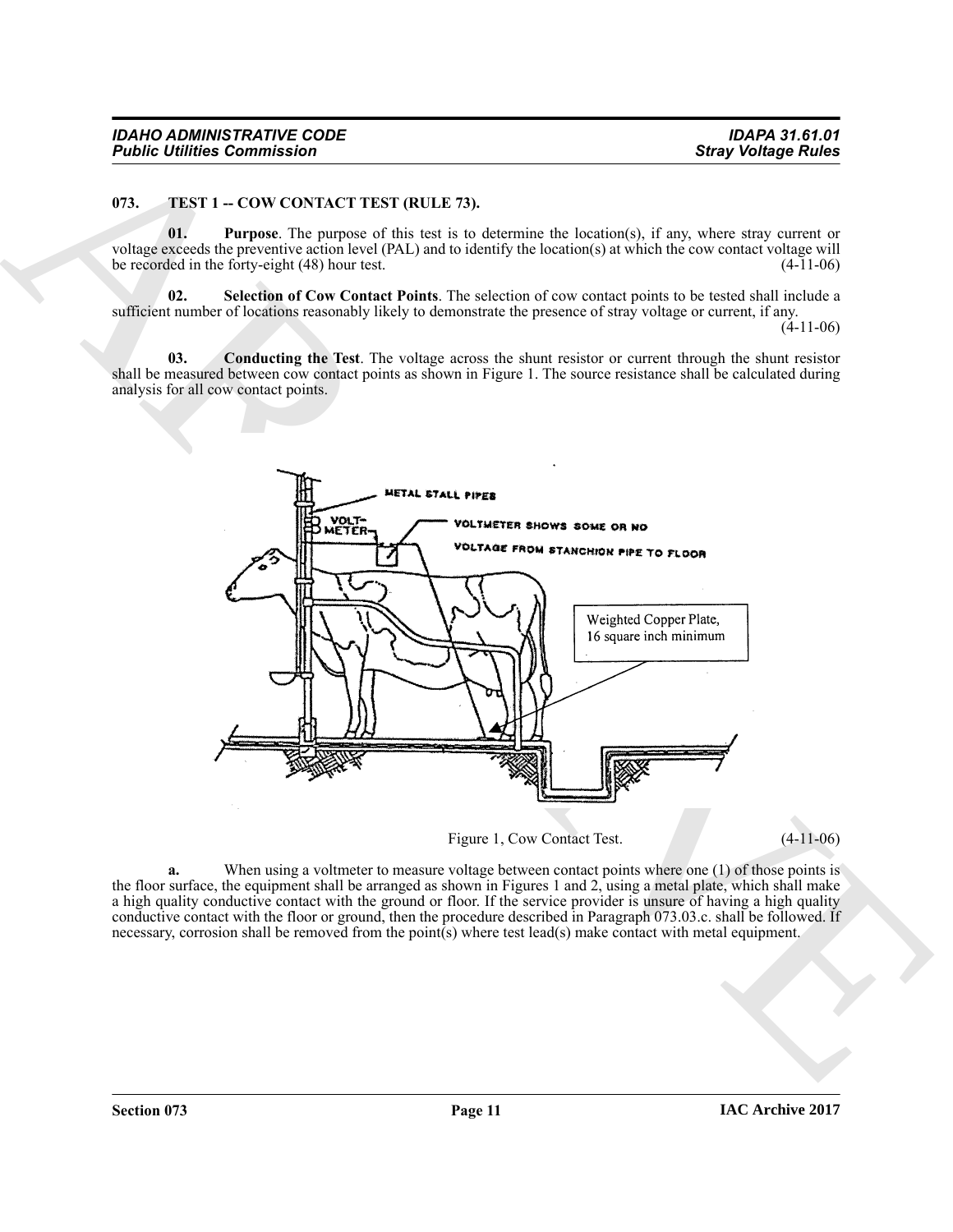

Figure 2, Cow Contact Voltage Measurement. (4-11-06)

**b.** When using an in-line milliammeter or a clamp-around milliammeter to measure current between contact points and one (1) of those points is the floor surface or earth, the equipment shall be arranged as shown in Figure 3, using a metal plate which shall make high quality conductive contact with the ground or floor. If the service provider is unsure of having a high quality conductive contact with the floor or ground, then the procedures described in Paragraph 073.03.c. shall be followed. If necessary, corrosion shall be removed from the point(s) where test lead(s) make contact with metal equipment.

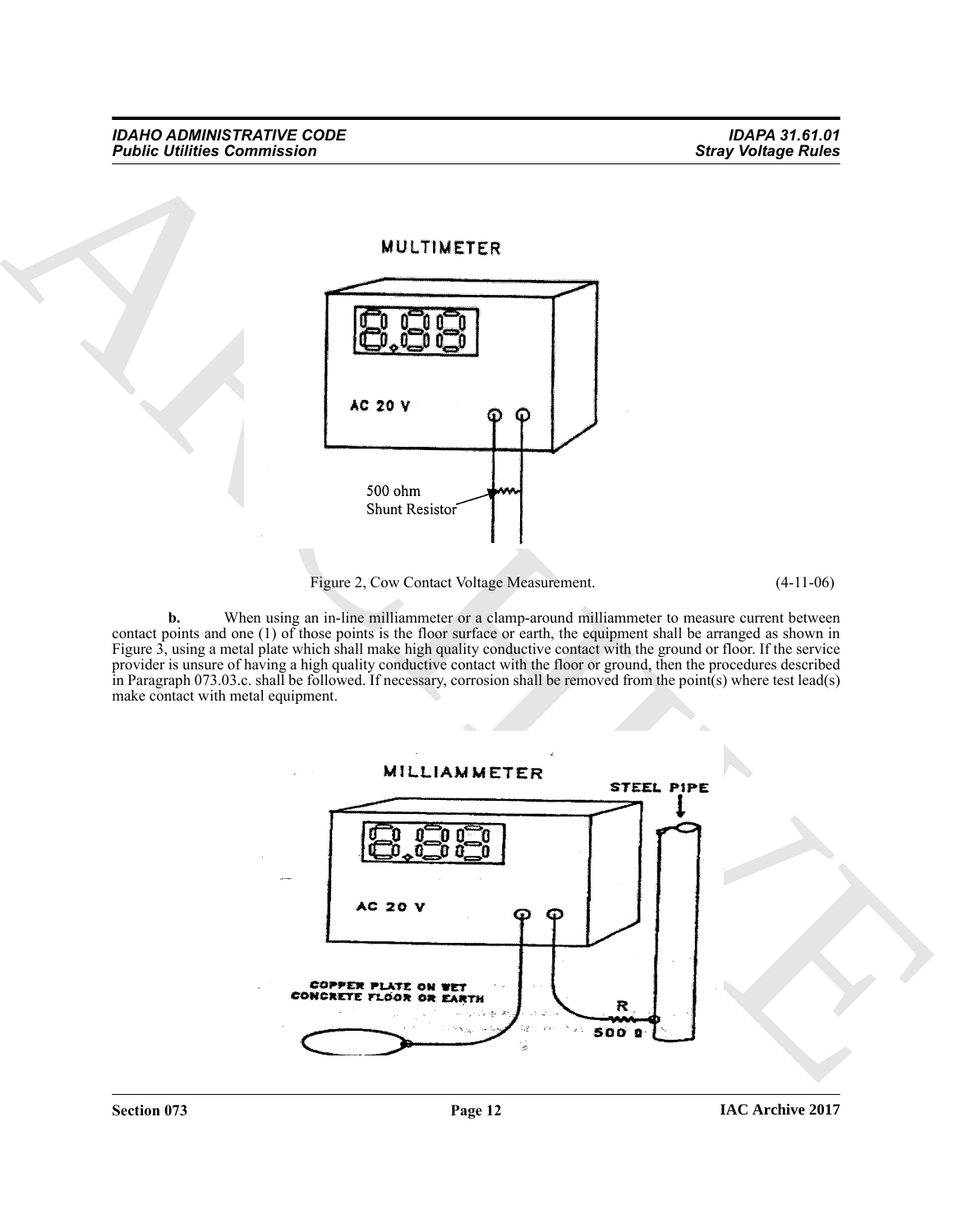Figure 3, Set Up for Measuring Current Cow Contact Point to Ground (4-11-06)

**c.** A metal plate used to make an electrical contact with the earth or floor shall be of regular shape (square, rectangular or round), and shall have a surface area equal to or greater than sixteen (16) square inches (4 inches x 4 inches or equivalent). Place a weight not less than twenty (20) pounds on the metal plate. This weight shall be applied evenly across the metal plate and not to the adjacent concrete or earth. Place the metal plate a minimum distance of twelve (12) inches from any metal equipment making contact with the floor or earth. (4-11-06)

i. Where the metal plate is to be placed on a concrete floor, the surface shall be flat. Clean the floor surface with a wire brush to remove debris that may add excess resistance. Use water to clean the floor surface at the point where the metal plate will be placed. Place a paper towel or similar material soaked in saltwater between the metal plate and the concrete floor. (4-11-06)

<span id="page-12-1"></span>ii. Where the metal plate is to be placed on the ground or earth surface, the surface shall be flat. Remove any debris and add water to the area, if necessary, to dampen the soil. The surface of the metal plate that will make contact with the earth shall be clean and free of corrosion before use. Remove any corrosion, if necessary.

(4-11-06)

**Foshie Uniters Commission •**<br>**Stary looking the start of the start of the EV Monstane Cancel Cost Costant and New York (4) the start of the start<br>(square, for each of the start of the start of the start of the form of th 04. Recording the Data**. The person conducting this test shall record the location of, and measured values at, each test point. At each cow contact location, an open circuit voltage reading (Voc) and a voltage with five hundred (500) ohm nominal shunt resistor placed across the input to the meter  $(Vshunt)$  shall be taken. These readings shall be taken with ten (10) seconds or less time between each reading. Alternatively, a current measurement (Ishunt) may be taken in place of the voltage reading (Vshunt). Data for these test points shall be recorded on the form in Appendix 1.  $(4-11-06)$ 

05. Source Resistance Calculation. The source resistance (Rsource) shall be calculated for each cow contact location measured and the value recorded in Appendix 1. The following formulas shall be used to calculate source resistance.

<span id="page-12-2"></span>
$$
R\text{source} = \frac{\text{Voc} - \text{Vshunt}}{\text{Vshunt}} \times R\text{shunt}
$$

<span id="page-12-4"></span><span id="page-12-3"></span>
$$
R\text{source} = \frac{\text{Voc}}{\text{Ishunt}} - \text{Rshunt}
$$

(4-11-06)

#### <span id="page-12-0"></span>074. TEST 2 -- FORTY-EIGHT HOUR TEST (RULE 74).

**01. Purpose**. The purpose of this test is to determine whether stray current or voltage exceeds the preventive action level (PAL) at selected location(s) over a forty-eight (48) hour period, subject to Subsection 074.06 and Paragraph 071.02.d. The test also demonstrates whether the primary or secondary sides of the system have a specific impact on the recorded current or voltage at specific times of day.

**02.** Setup. A digitizing data recorder with averaging capability and capable of detecting and recording deviations of one-tenth (0.1) second or less in duration shall be used to record the following: (4-11-06) transient deviations of one-tenth  $(0.1)$  second or less in duration shall be used to record the following:

<span id="page-12-5"></span>**a.** Voltage from primary neutral at the transformer to remote reference ground, Vp.  $(4-11-06)$ 

**b.** Voltage from secondary neutral in the service panel serving the area of the cow contact to remote e ground. Vs. (4-11-06) reference ground, Vs.

**c.** Voltage drops (Vps) from primary neutral at the location of connection for Vp to secondary neutral attion of the connection for Vs. (4-11-06) at the location of the connection for  $\overline{V}s$ .

**d.** Cow contact current through (Icc) or voltage across a five hundred (500) ohm resistor at the high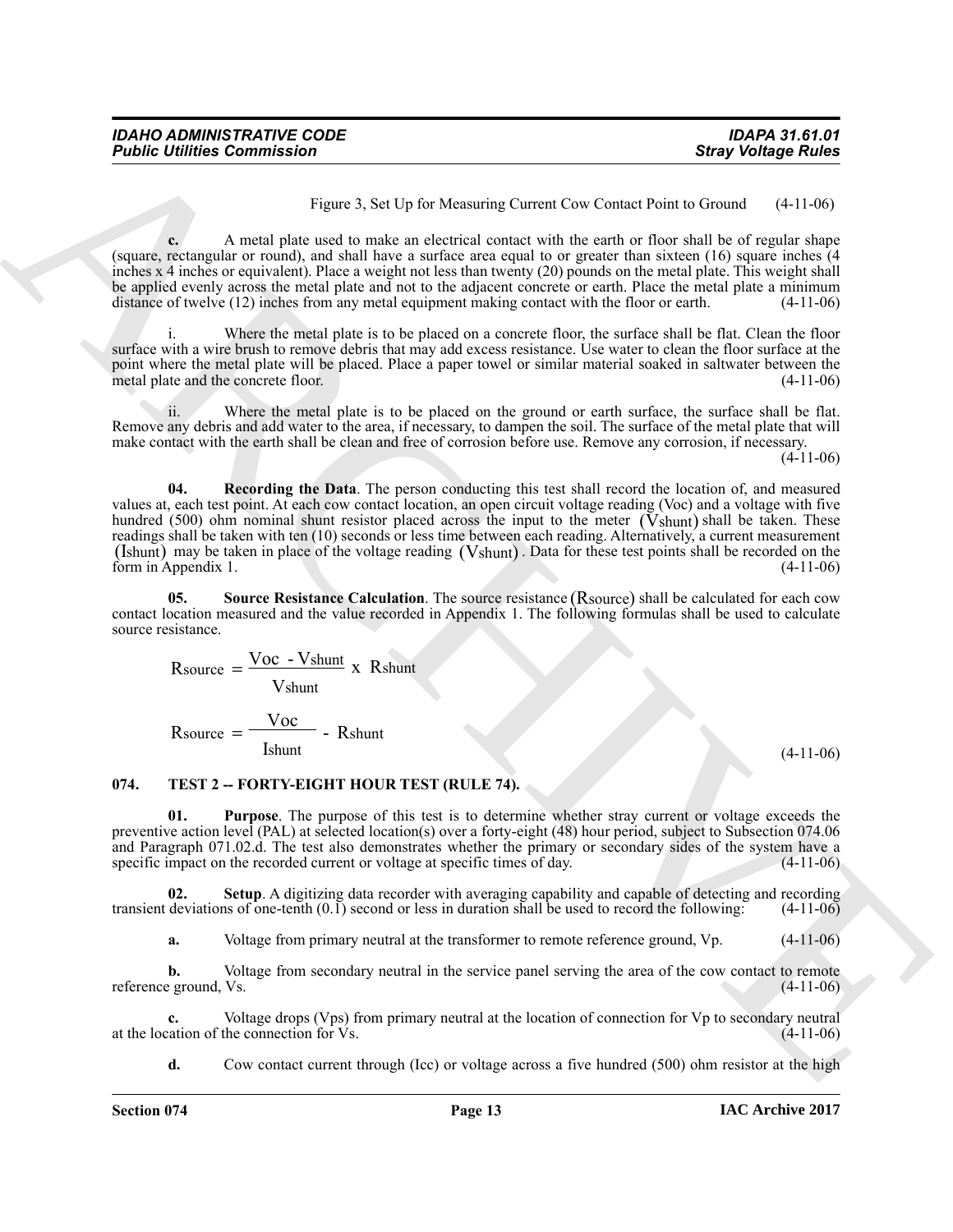| IDAHO ADMINISTRATIVE CODE          | IDAPA 31.61.01             |
|------------------------------------|----------------------------|
| <b>Public Utilities Commission</b> | <b>Stray Voltage Rules</b> |

voltage point(s) found in Test 1, Vcc. (4-11-06)

<span id="page-13-2"></span>**03.** Measurement Interval. The results of the forty-eight (48) hour test may be highly indicative of the presence of stray voltage. A recording interval as high as ten (10) seconds may be used provided that transient deviations of voltage or current of one-tenth (0.1) second or less in duration of voltage or current are recorded to the maximum ability of the instrument. (4-11-06)

<span id="page-13-3"></span><span id="page-13-1"></span>**04.** Measurement at the Cow Contact Point(s). Measurements to the earth or concrete surface shall be to a metal plate as described in Paragraph 073.03.c. When making measurements to metal objects, corrosion shall be removed to obtain a low resistance connection. (4-11-06)

**Folding Commission**<br>
voltage Altistes Commission<br>
voltage Altistes Commission<br>
voltage Altistes Commission<br>
voltage Altistes Commission<br>
grows CM in the anarcment interaction (see form) in the star of the star of the sta **05. Recording the Data**. All of the data gathered by the recording equipment during the forty-eight (48) hour test including transients shall be downloaded and retained with the records of the investigation. In addition, the steady-state data shall be summarized in the investigation report. The recorded data shall be made available to the dairy producer or utility upon request. The person conducting this test shall record the location of, and measured values at, each test point. The identification of the cow contact point shall be recorded on the form in Appendix 2. Transient deviations shall be recorded on the supplemental data form, page 3 of 3 in Appendix 2. A plot of the voltage versus time may be substituted for the recording of measured values in Appendix 2. (4-11-06) versus time may be substituted for the recording of measured values in Appendix 2.

<span id="page-13-4"></span>**06. Reduced Recording Period**. If a qualified analyst concludes that remediation by the utility is required under Paragraph 071.02.d. prior to the completion of a forty-eight (48) hour recording period, the recording period may be reduced to no fewer than twenty-four (24) hours. (4-11-06) period may be reduced to no fewer than twenty-four  $(24)$  hours.

#### <span id="page-13-5"></span><span id="page-13-0"></span>**075. TEST 3 -- PRIMARY PROFILE TEST (RULE 75).**

<span id="page-13-7"></span>**01. Purpose**. The purpose of this test is to measure or calculate neutral-to-earth voltage (NEV) for a punded distribution system.  $(4-11-06)$ multi-grounded distribution system.

<span id="page-13-6"></span>**02. Conducting the Test**. The primary profile test requires concurrent measurement of the ground electrode resistance and current at all primary system ground points within three quarters (3/4) of a mile on either side of all primary service points serving the dairy, or to the end of the line if less than three quarters (3/4) of a mile. Alternatively, the voltage between a remote grounding rod and the primary ground point being tested may be measured. (4-11-06) measured.  $(4-11-06)$ 

**a.** This test shall be conducted starting at one (1) end of the distribution system and working toward end along the main primary distribution system. Figure 4 below illustrates the procedure. (4-11-06) the other end along the main primary distribution system. Figure 4 below illustrates the procedure.

i. Where the dairy is served by a dedicated tap of less than one-half (1/2) mile in length from a distribution line, the neutral-to-earth voltage shall be measured at each primary ground along the tap and along the distribution line to a distance of three-quarters (3/4) of a mile in each direction from the point of the tap; or (4-11-06)

ii. Where a dairy is served by a dedicated tap that extends more than one-half (1/2) mile from the distribution line, the neutral-to-earth voltage shall be measured at each primary grounding electrode along the tap and along the distribution line to a distance of one-half  $(1/2)$  mile in each direction from the point of the tap.  $(4-11-06)$ 

<span id="page-13-8"></span>**03. Recording the Data**. The person conducting this test shall record the location of, and measured values at, each test point. Data and calculation results for these test points shall be recorded on the form in Appendix 3.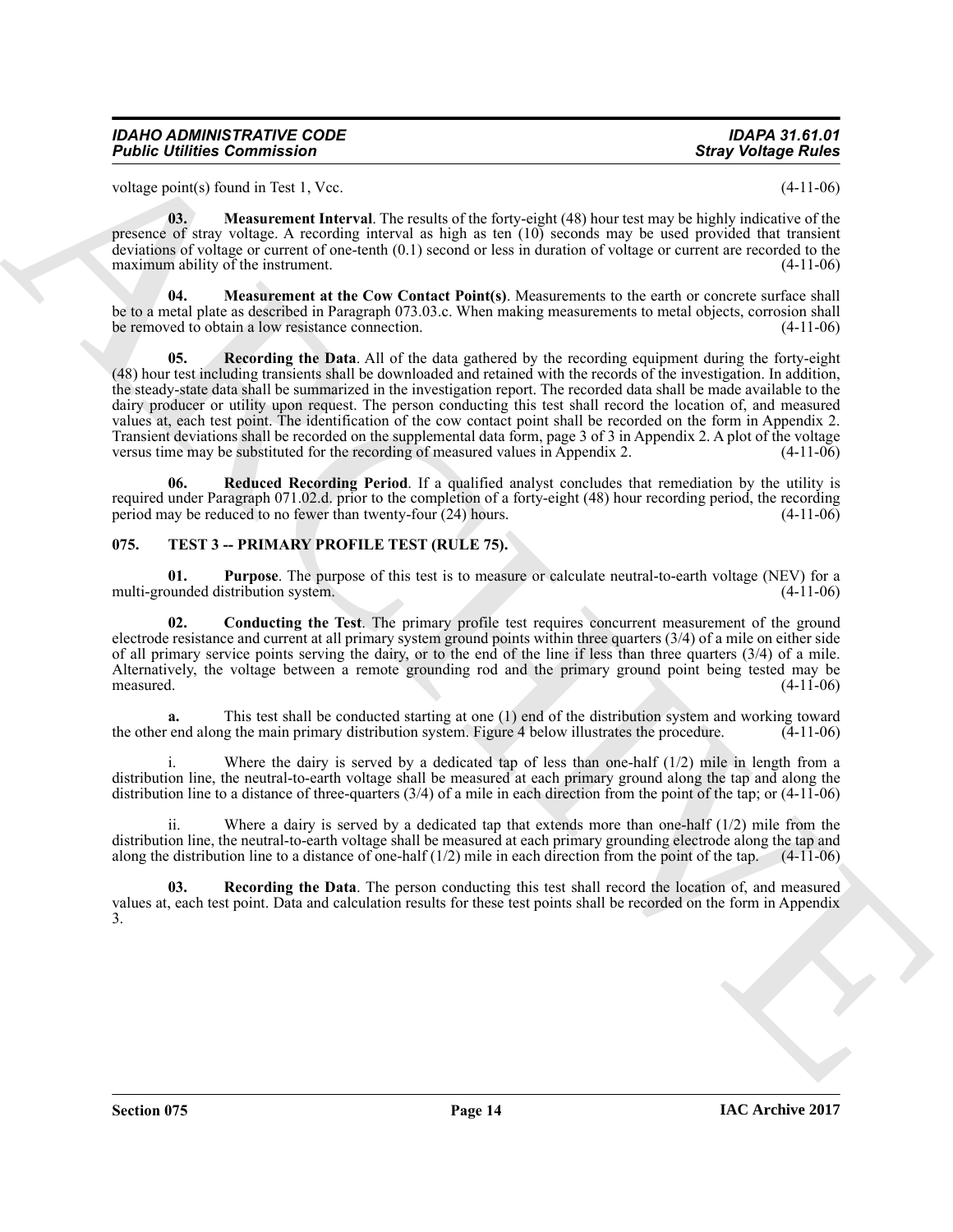

Figure 4, Primary Profile Test (4-11-06)

#### <span id="page-14-1"></span><span id="page-14-0"></span>**076. TEST 4 -- SECONDARY NEUTRAL VOLTAGE DROP TEST (RULE 76).**

<span id="page-14-3"></span>**01.** Purpose. This test is used to determine the impact of each secondary service on the neutral-to-earth nd cow contact voltages on the dairy under controlled conditions. (4-11-06) (NEV) and cow contact voltages on the dairy under controlled conditions.

<span id="page-14-2"></span>**02. Conducting the Test**. This test shall be performed for all service entrances. A proxy load of known characteristics (such as a resistive load like a one hundred twenty (120) volt, fifteen hundred (1,500) watt hairdryer) is required for this test. The proxy load must create a known and stable current and subsequent voltage drop for each neutral serving a main panel, sub-panel or end-of-service area. All service entrances other than that being tested shall be turned "off" to perform this test. A diagram showing the connections and measurement points for this test is shown in Figure 5.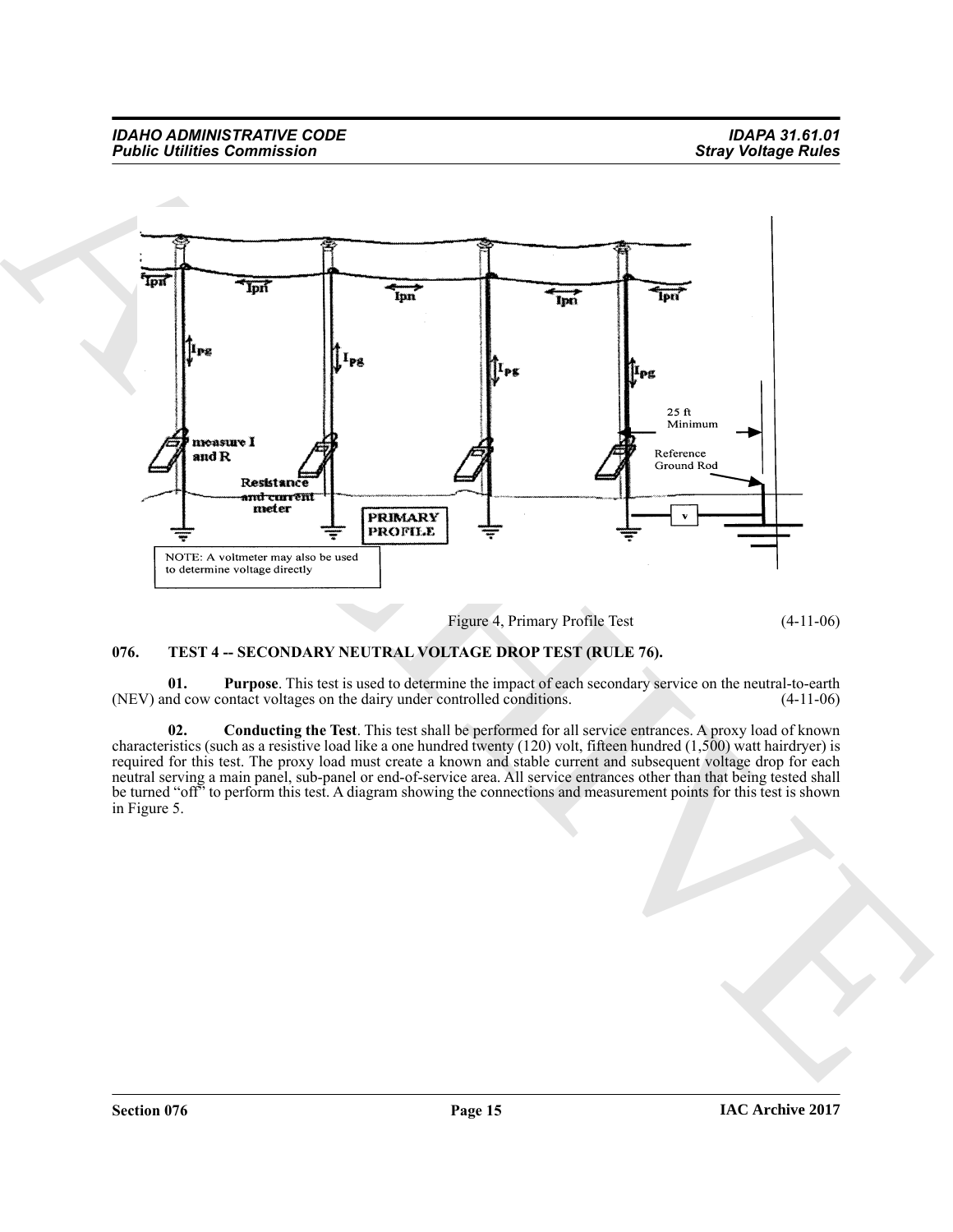

<span id="page-15-1"></span>Figure 5, Secondary Neutral Voltage Drop Test Arrangement. (4-11-06)

#### **03. Data Collection**. The following data shall be collected for each secondary neutral tested: (4-11-06)

| a.             | Gauge and type of neutral wire.                                                                       | $(4-11-06)$ |
|----------------|-------------------------------------------------------------------------------------------------------|-------------|
| $\mathbf{b}$ . | Length of neutral wire.                                                                               | $(4-11-06)$ |
| c.             | Neutral current, Isn.                                                                                 | $(4-11-06)$ |
| d.             | Voltage drop (VDropM) between both ends of the secondary neutral being tested.                        | $(4-11-06)$ |
| e.             | Cow contact voltage (Vcc) or current (Icc) at the same points used in the forty-eight (48) hour test. | $(4-11-06)$ |
| f.             | Primary neutral at the transformer to reference ground voltage, Vp.                                   | $(4-11-06)$ |
| g.             | Secondary neutral to reference ground voltage, Vs.                                                    | $(4-11-06)$ |

<span id="page-15-2"></span>**04.** Measurements. The three (3) voltages (Vcc, Vp and Vs) shall be measured with the proxy load "off" and "on." Calculated expected voltage drops (VDropC) (see Appendix 4) shall be compared with measured "off" and "on." Calculated expected voltage drops (VDropC) (see Appendix 4) shall be compared with measured voltage drops (VDropM). If the measured and calculated voltage drops differ significantly, further investigation shall be undertaken to determine the source of additional voltage drop within the circuit. Neutral current shall be measured and recorded with the proxy load on (Isn). measured and recorded with the proxy load on (Isn).

<span id="page-15-3"></span>**05. Recording the Data**. Any person conducting this test shall record the location of, and measured values at, each test point. Data and calculation results for these test points shall be recorded on the form in Appendix 4. (4-11-06)

#### <span id="page-15-0"></span>077. TEST 5 -- THE LOAD BOX TEST (RULE 77).

<span id="page-15-5"></span><span id="page-15-4"></span>**01.** Purpose. This test is used to determine the extent to which the primary system contributes to stray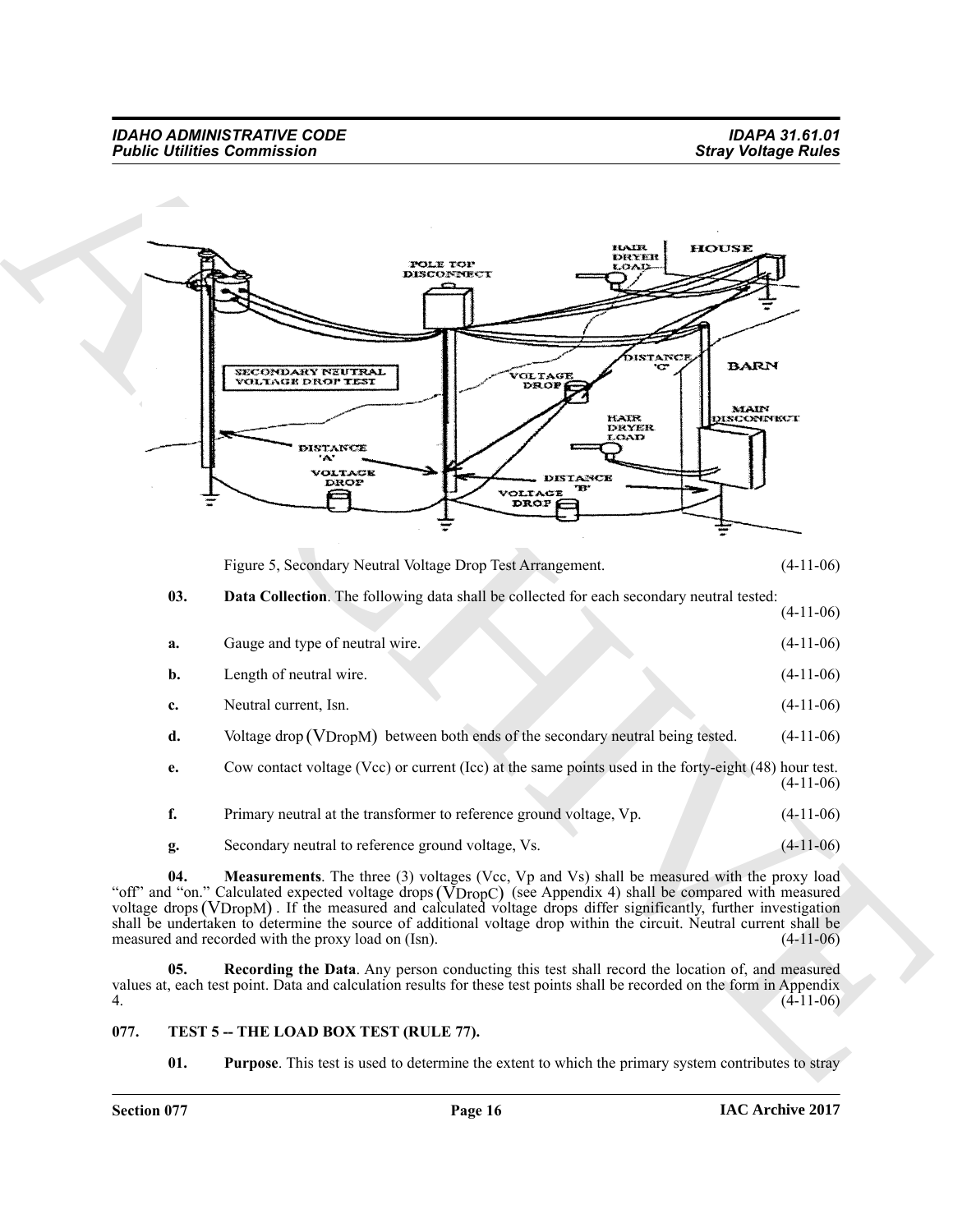| <b>IDAHO ADMINISTRATIVE CODE</b>   | <b>IDAPA 31.61.01</b>      |
|------------------------------------|----------------------------|
| <b>Public Utilities Commission</b> | <b>Stray Voltage Rules</b> |

current or voltage at cow contact points. For dairies with three (3) phase balanced primary service, the service provider shall perform Steps One and Two in Paragraph 077.02.b. below. (4-11-06) provider shall perform Steps One and Two in Paragraph 077.02.b. below.

<span id="page-16-0"></span>**02. Conducting the Load Box Test**. This test shall be performed at the same time of day as the time(s) of highest cow contact voltage found in the forty-eight (48) hour test. During this test, voltage and current shall be measured and recorded at the points indicated in Figure 6.



Figure 6, Load Box Test. (4-11-06)

**a.** The load box test requires the recording of eight (8) data points during each of the five (5) test e eight (8) data points that shall be measured or calculated and recorded for each step are: (4-11-06) steps. The eight (8) data points that shall be measured or calculated and recorded for each step are:

|      | Primary line to neutral voltage, $V_{\text{pri}}$ .                                       | $(4-11-06)$ |
|------|-------------------------------------------------------------------------------------------|-------------|
| ii.  | Load Box Current, Ilb.                                                                    | $(4-11-06)$ |
| iii. | Voltage at load box connection to secondary system, Vlb.                                  | $(4-11-06)$ |
|      | Ilb x Vlb<br>$\alpha$ $\alpha$ $\beta$ $\alpha$ $\beta$ $\beta$ $\gamma$ $\beta$ $\gamma$ |             |

iv. Calculate transformer current  $\text{Ip}$  using  $\text{Ip} = \frac{\text{III} \times \text{VID}}{\text{II}}$ . (4-11-06) Vpri

v. Voltage from primary neutral at the transformer to remote reference ground rod, Vp. (4-11-06)

vi. Voltage from secondary neutral in the service panel serving the area of the cow contact to remote reference ground rod,  $\overline{Vs}$ .

vii. Voltage from primary neutral at the transformer to secondary neutral at the service panel serving of cow contact, Vps. (4-11-06) the area of cow contact, Vps.

viii. Cow contact voltage (Vcc) or current (Icc) at the same point(s) used in the forty-eight (48) hour test.  $(4-11-06)$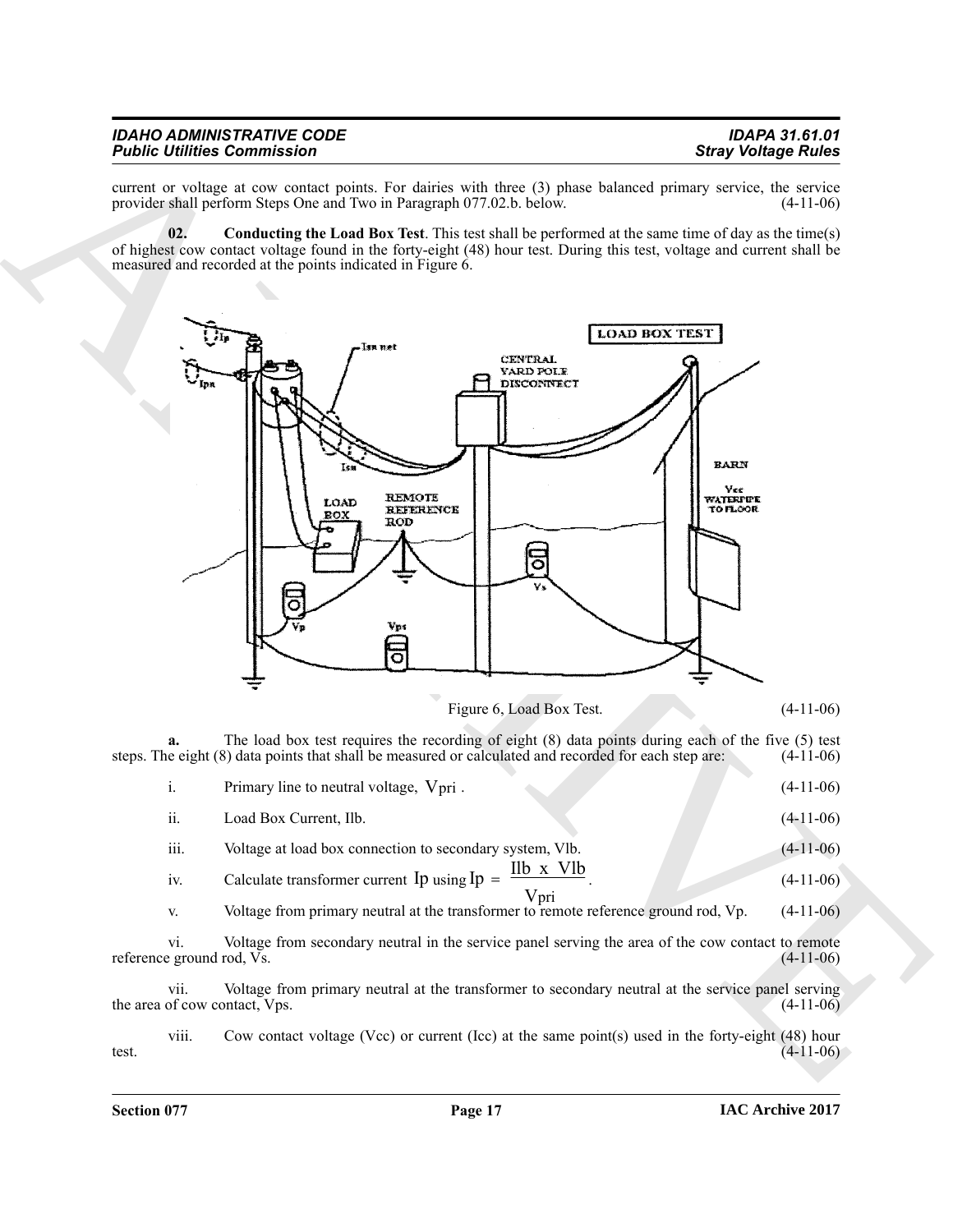**b.** Except for dairies with three (3) phase balanced primary service, the following five (5) test steps h be conducted for at least two (2) minutes: shall each be conducted for at least two  $(2)$  minutes:

i. Step One: The load box shall be de-energized, the dairy shall remain "on," and the data shall be recorded.  $(4-11-06)$ 

ii. Step Two: The load box shall be de-energized, the dairy shut "off," and the data shall be recorded. (4-11-06)

iii. Step Three: The load box shall be set to half load, the dairy shut "off," and the data shall be recorded.  $(4-11-06)$ 

<span id="page-17-2"></span>iv. Step Four: The load box shall be set to full load, the dairy shut "off," and the data shall be recorded. (4-11-06)

v. Step Five: The load box shall be set to full load, the dairy shall be turned "on," and the data shall be recorded. (4-11-06) recorded.  $(4-11-06)$ 

**03.** Calculating the K Factor. The K factor is a calculated ratio (Vcc/Vs). The K factor should be less than one (1) because Vcc (cow contact voltage) should be less than Vs (the dairy ground to reference ground voltage).<br>If the K factor is greater than one (1), then there is contribution to Vcc from sources other than Vs. ( If the K factor is greater than one  $(1)$ , then there is contribution to Vcc from sources other than Vs.

<span id="page-17-3"></span>**04. Recording the Data**. The person conducting this test shall record the location of, and measured values at, each test point. Data and calculation results for these test points shall be recorded on the form in Appendix 5.  $(4-11-06)$ 

#### <span id="page-17-4"></span><span id="page-17-0"></span>**078. TEST 6 -- SIGNATURE TEST (RULE 78).**

<span id="page-17-6"></span><span id="page-17-5"></span>**01. Purpose**. This test is used to determine the contribution to stray current or voltage of individual pieces of equipment operating on the dairy. The test is best performed when there is minimal farm electrical activity.  $(4-11-06)$ 

**Folding Example 2011**<br> **Starp Contrast Contrast Contrast Contrast Contrast Contrast Contrast Contrast Contrast Contrast Contrast Contrast Contrast Contrast Contrast Contrast Contrast Contrast Contrast Contrast Contrast C 02. Conducting the Signature Test**. During this test, individual pieces of major current drawing equipment shall be started and stopped. The effects of starting, operating, and stopping each piece of equipment shall be measured and recorded for a period of operation of at least fifteen (15) seconds. The person conducting the test shall identify and record the equipment being tested and record the specific times that the equipment was started and stopped. A digitizing data recorder with averaging capability shall be used to measure and record the required electrical data. These measurements shall be taken at the same locations at the dairy where measurements were taken for the purpose of the load box test and forty-eight (48) hour test. (4-11-06)

**a.** Voltage from primary neutral at the transformer to remote reference ground rod, Vp.  $(4-11-06)$ 

**b.** Secondary neutral at the service panel serving the area of cow contact to remote reference ground voltage, Vs.  $(4-11-06)$ voltage, Vs. (4-11-06)

**c.** Primary neutral voltage drop (Vps) from the location of connection for Vp to secondary neutral it the location of the connection for Vs. (4-11-06) voltage at the location of the connection for Vs.

<span id="page-17-7"></span>**d.** Cow contact voltage (Vcc) or current (Icc) at the preselected point. (4-11-06)

**03. Recording the Data**. All of the data gathered by the recording equipment during the signature test, including transients shall be downloaded and retained with the records of the investigation. In addition, the steady state data shall be summarized in the investigation report. The recorded data shall be made available to the dairy producer or utility upon request. The location of all test point(s) shall be recorded on the form in Appendix 6. A plot of the voltage versus time may be substituted for the recording of measured values on Appendix 6. (4-1 of the voltage versus time may be substituted for the recording of measured values on Appendix 6.

<span id="page-17-1"></span>**079. -- 080. (RESERVED)**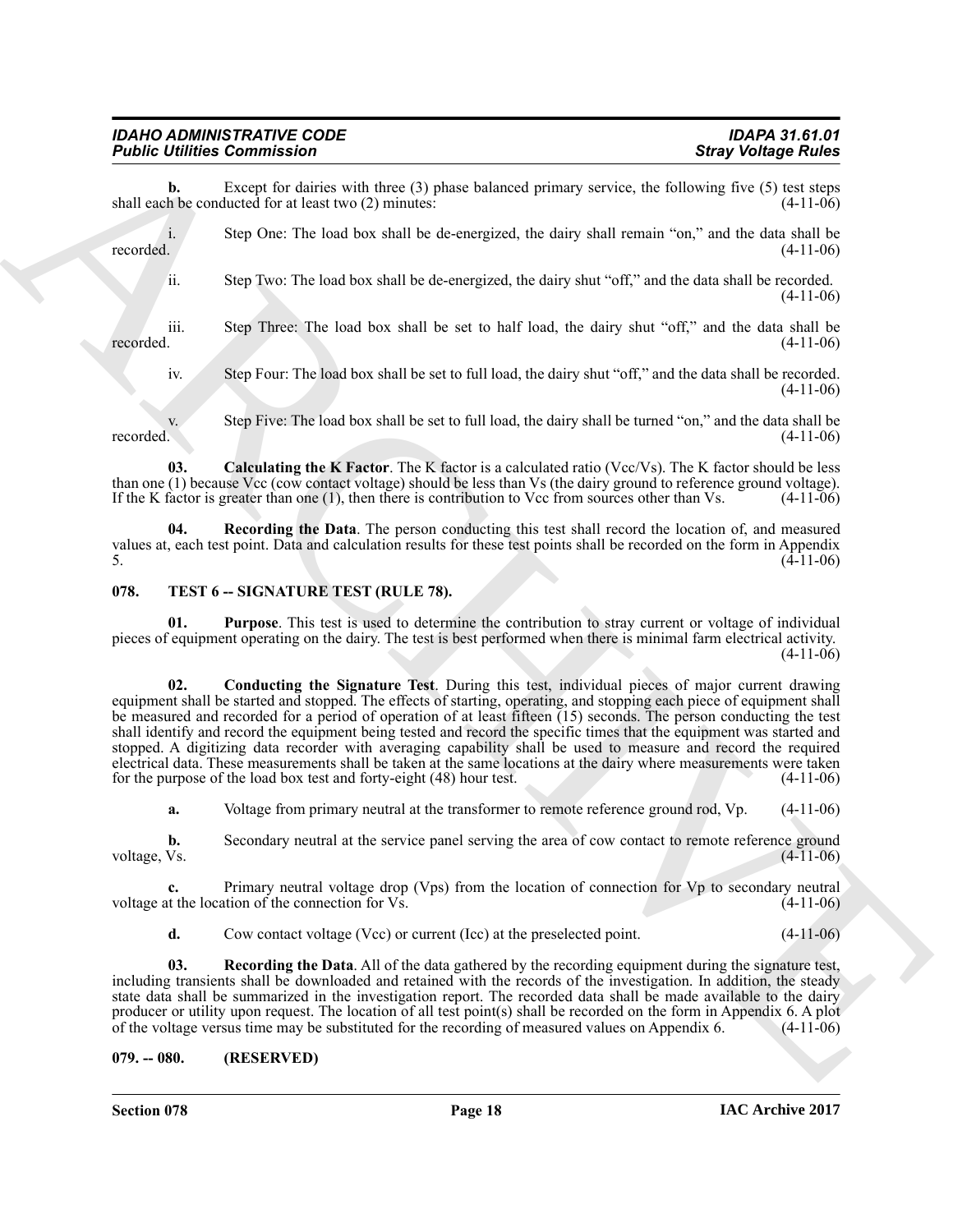#### **ANALYSIS AND REPORTING THE DATA RULES 81 THROUGH 90**

#### <span id="page-18-5"></span><span id="page-18-2"></span><span id="page-18-0"></span>**081. ANALYZING THE COLLECTED DATA (RULE 81).**

**Foshie infinites:** Commission **Stray Voltings Points**<br>
ANALYZAYS THE DATA RELEASE THE DATA RELEASE AND REPORTING THE DATA <br> **ARCHIVE CONSIDER AND REPORTING THE DATA** RELEASE IN the system of the system of the system of t **01. Cow Contact Points**. Examine the data recorded for the forty-eight (48) hour test in Appendix 2 and determine the highest steady state value of cow contact voltage (Vcc) or current (Icc). Determine the value of primary neutral to reference voltage (Vp) that was present for the highest cow contact value. Record these values on the data sheet of Appendix 7. These values shall be identified as "test cow contact voltage or current" (Vcc 48hr or Icc 48hr) and "primary neutral to reference voltage at time of maximum cow contact voltage or current"  $(Vp 48hr)$ . The three (3) data sets created from the values are:  $(4-11-06)$ 

**a.** The primary to reference ground voltage and the cow contact voltage or current measured during the load box test (Appendix 5) with the farm power "off" and the load box "off" shall be recorded on the data sheet of Appendix 7 as  $Vp$  OFF and either  $Vcc$  OFF or  $lcc$  OFF.  $(4-11-06)$ 

**b.** The primary to reference ground voltage and the cow contact voltage or current measured with the load box set at one-half  $(1/2)$  load shall be recorded on the data sheet of Appendix 7 as  $Vp$  HALFLOAD, and either  $Vec$  HALF LOAD or  $T_c$  and  $T_c$  and  $T_c$  and  $T_c$  and  $T_c$  (4-11-06)

**c.** The primary to reference ground voltage and the cow contact voltage or current measured with the load box at maximum shall be recorded on the data sheet of Appendix 7 as  $V_D$   $V_L$   $I_L$   $O_A$  and load box at maximum shall be recorded on the data sheet of Appendix 7 as  $Vp$  FULL LOAD and either  $Vcc$  FULL LOAD or Icc FULL LOAD.

**02. Contributions to Stray Voltage or Current for Single Phase Dairies**. The utility contribution to cow contact voltage or current shall be determined using the following formula. Compare the values determined to the preventive action level (PAL).

<span id="page-18-3"></span>Utility contribution to  
cow contact voltage = 
$$
\frac{Vp48 - VpHALF}{VpFULL - VpHALF}
$$
 x (Vcc FULL - VecHALF) + VecHALF

or

<span id="page-18-4"></span>Utility contribution to  
row contact current = 
$$
\frac{Vp 48 - Vp HALE}{Vp FULL - Vp HALE} \times (Icc FULL - Icc HALE) + Icc HALE
$$
 (4-11-06)

**03. Contributions to Stray Voltage or Current for Three Phase Dairies**. The utility contribution to cow contact voltage or current for dairies with three (3) phase balanced load service, shall be determined by directly using the results of the load box test results for Step 1 and Step 2 as specified in Paragraph 077.02.b using the results of the load box test results for Step 1 and Step 2 as specified in Paragraph 077.02.b.

**a.** The Vcc measured during Step 1 of the load box with the load box "off" and the dairy "on" will be the total Vcc. (4-11-06) the total Vcc.  $(4-11-06)$ 

**b.** The Vcc measured during Step 2 of the load box test with the load box "off" and the dairy "off" is the contribution to Vcc from the utility, Vccutility. (4-11-06)

**c.** The contribution to Vcc by the dairy is the difference between Vcc and Vccutility, Vccdairy = Vcc - Vccutility. - Vccutility. (4-11-06)

#### <span id="page-18-6"></span><span id="page-18-1"></span>**082. REPORTING (RULE 82).**

Within a reasonable period of time after completion of any tests required to be performed by the utility under these rules, a qualified analyst shall prepare a written report. The report shall include a summary of the tests performed, a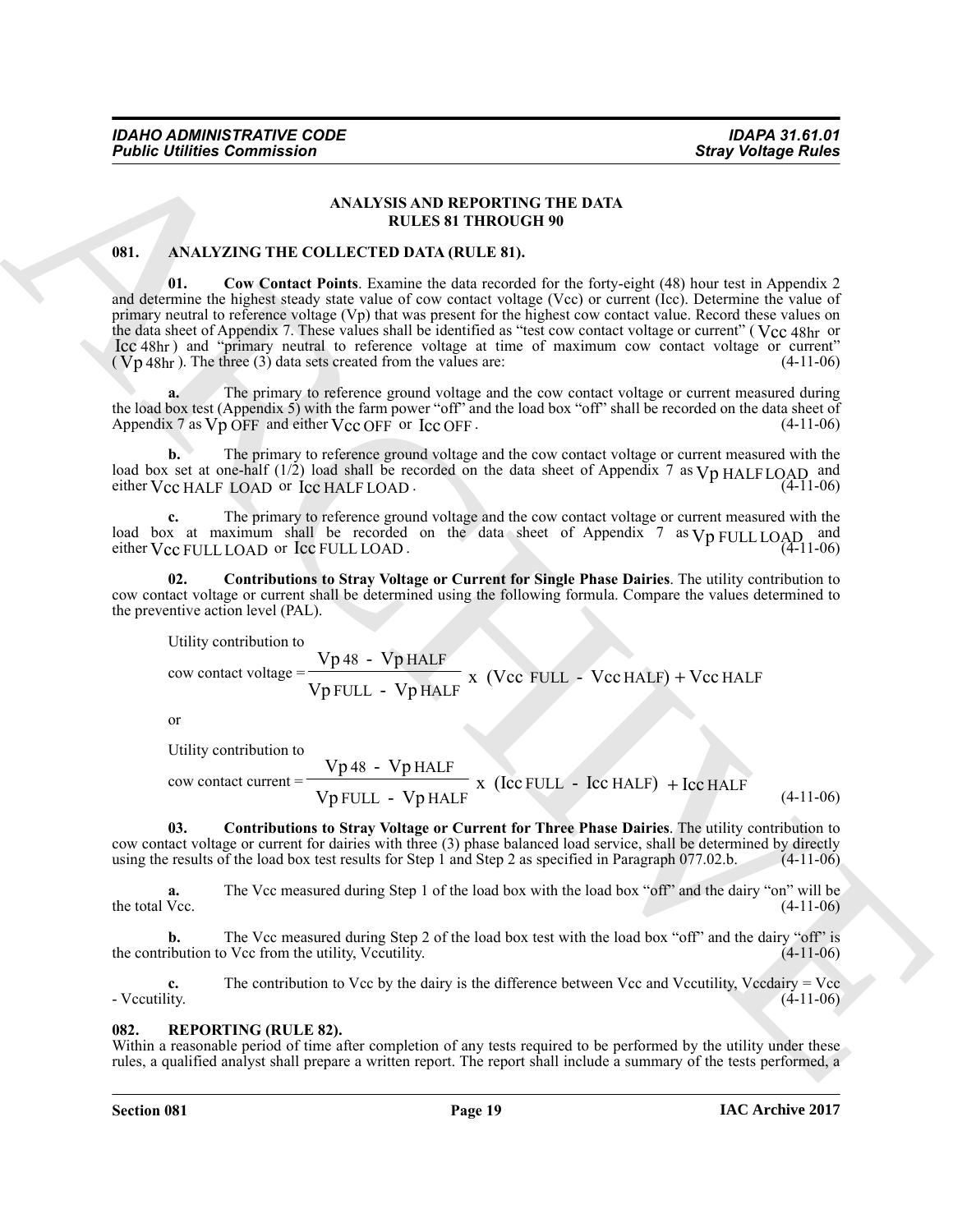#### *IDAHO ADMINISTRATIVE CODE IDAPA 31.61.01 Public Utilities Commission*

#### <span id="page-19-0"></span>**083. -- 090. (RESERVED)**

#### <span id="page-19-10"></span><span id="page-19-7"></span>**REMEDIAL ACTIONS AND COMMISSION PROCEEDINGS RULES 91 THROUGH 92**

#### <span id="page-19-8"></span><span id="page-19-1"></span>**091. REMEDIATION (RULE 91).**

#### <span id="page-19-9"></span><span id="page-19-6"></span><span id="page-19-5"></span><span id="page-19-4"></span><span id="page-19-2"></span>**092. COMMISSION PROCEEDINGS (RULE 92).**

#### <span id="page-19-3"></span>**093. -- 999. (RESERVED)**

| <b>APPENDIX 1</b>                    |
|--------------------------------------|
| TEST 1 – COW CONTACT POINT DATA FORM |

|                 |                                                   | <b>Public Utilities Commission</b>                   |                                                                          |                                                                                          |                                                                                          | <b>Stray Voltage Rules</b>                                                                                                                                                                                                                                                                                                                                                                                                                                                             |
|-----------------|---------------------------------------------------|------------------------------------------------------|--------------------------------------------------------------------------|------------------------------------------------------------------------------------------|------------------------------------------------------------------------------------------|----------------------------------------------------------------------------------------------------------------------------------------------------------------------------------------------------------------------------------------------------------------------------------------------------------------------------------------------------------------------------------------------------------------------------------------------------------------------------------------|
| dairy producer. |                                                   |                                                      |                                                                          |                                                                                          |                                                                                          | copy of the sketch or drawing of the dairy prepared pursuant to Section 072, all of the data or results obtained from<br>the tests, and an analysis of the data or results obtained from the tests. If remediation was required under these rules,<br>the report shall specify the actions taken or to be taken. The utility shall provide a copy of the written report to the<br>$(4-11-06)$                                                                                          |
| $083. - 090.$   |                                                   | (RESERVED)                                           |                                                                          |                                                                                          |                                                                                          |                                                                                                                                                                                                                                                                                                                                                                                                                                                                                        |
|                 |                                                   |                                                      |                                                                          | <b>RULES 91 THROUGH 92</b>                                                               | <b>REMEDIAL ACTIONS AND COMMISSION PROCEEDINGS</b>                                       |                                                                                                                                                                                                                                                                                                                                                                                                                                                                                        |
| 091.            |                                                   | <b>REMEDIATION (RULE 91).</b>                        |                                                                          |                                                                                          |                                                                                          |                                                                                                                                                                                                                                                                                                                                                                                                                                                                                        |
|                 | 01.                                               | This may include addressing other off-dairy sources. |                                                                          |                                                                                          |                                                                                          | Utility System. If the utility is required to conduct remediation, it shall commence such<br>remediation within five (5) business days. The utility shall diligently pursue to completion remedial procedures<br>which shall reduce, and are reasonably likely to sustain, that portion of the stray current or voltage attributable to the<br>utility's distribution system to a level equal to or less than fifty percent (50%) of the preventive action level (PAL).<br>$(4-11-06)$ |
|                 | 02.                                               |                                                      |                                                                          |                                                                                          |                                                                                          | Other Dairies, Farms and Industrial Sites. If a utility's contribution to stray voltage exceeds fifty<br>percent (50%) of the preventive action level (PAL) and the utility determines that another customer is a significant<br>contributing source of stray voltage, the utility shall notify both the dairy and the other customer in writing $(4-11-06)$                                                                                                                           |
| 092.            |                                                   | <b>COMMISSION PROCEEDINGS (RULE 92).</b>             |                                                                          |                                                                                          |                                                                                          |                                                                                                                                                                                                                                                                                                                                                                                                                                                                                        |
|                 | 01.<br>copies of the petition.                    |                                                      |                                                                          |                                                                                          |                                                                                          | Filing with the Commission. All petitions seeking relief under Section 61-805, Idaho Code, shall<br>be filed with the Commission Secretary pursuant to Section 005. Petitions shall conform to IDAPA 31.01.01, "Rules<br>of Procedure of the Idaho Public Utilities Commission," Section 053. The petitioner shall file an original and five (5)<br>$(4-11-06)$                                                                                                                        |
|                 | 02.                                               |                                                      |                                                                          |                                                                                          | dairy. A copy of the utility's entire stray voltage report shall accompany the petition. | <b>Contents of Petition</b> . The petition shall conform to IDAPA 31.01.01, "Rules of Procedure of the<br>Idaho Public Utilities Commission," Section 053. The petition shall contain background information, the date the<br>notice was filed with the serving utility, a description of the alleged incident(s) of non-compliance with the Stray<br>Current and Voltage Remediation Act, and the remediation actions (if any) undertaken by either the utility or the<br>$(4-11-06)$ |
|                 |                                                   | (RESERVED)                                           |                                                                          |                                                                                          |                                                                                          |                                                                                                                                                                                                                                                                                                                                                                                                                                                                                        |
| $093. - 999.$   |                                                   |                                                      |                                                                          |                                                                                          |                                                                                          |                                                                                                                                                                                                                                                                                                                                                                                                                                                                                        |
|                 |                                                   |                                                      |                                                                          | <b>APPENDIX1</b>                                                                         | TEST 1 - COW CONTACT POINT DATA FORM                                                     |                                                                                                                                                                                                                                                                                                                                                                                                                                                                                        |
|                 | Dairy Name:<br>Dairy Location:<br>Shunt Resistor: |                                                      |                                                                          | Date:<br>ohm (Rshunt)                                                                    |                                                                                          |                                                                                                                                                                                                                                                                                                                                                                                                                                                                                        |
| Item<br>#       | Contact<br>Point<br>Identifier                    | <b>Contact</b><br>Point<br><b>Description</b>        | Voltage<br><b>Measured</b><br>w/o Shunt<br><b>Resistor</b><br><b>Voc</b> | Voltage<br><b>Current</b><br><b>Measured</b><br>w/Shunt<br><b>Resistor</b><br><b>Vcc</b> | <b>Source</b><br><b>Resistance</b><br><b>Calculated</b><br><b>Rsource</b>                | <b>Comments</b>                                                                                                                                                                                                                                                                                                                                                                                                                                                                        |
| $\mathbf 1$     |                                                   |                                                      |                                                                          |                                                                                          |                                                                                          |                                                                                                                                                                                                                                                                                                                                                                                                                                                                                        |

**Section 091 Page 20**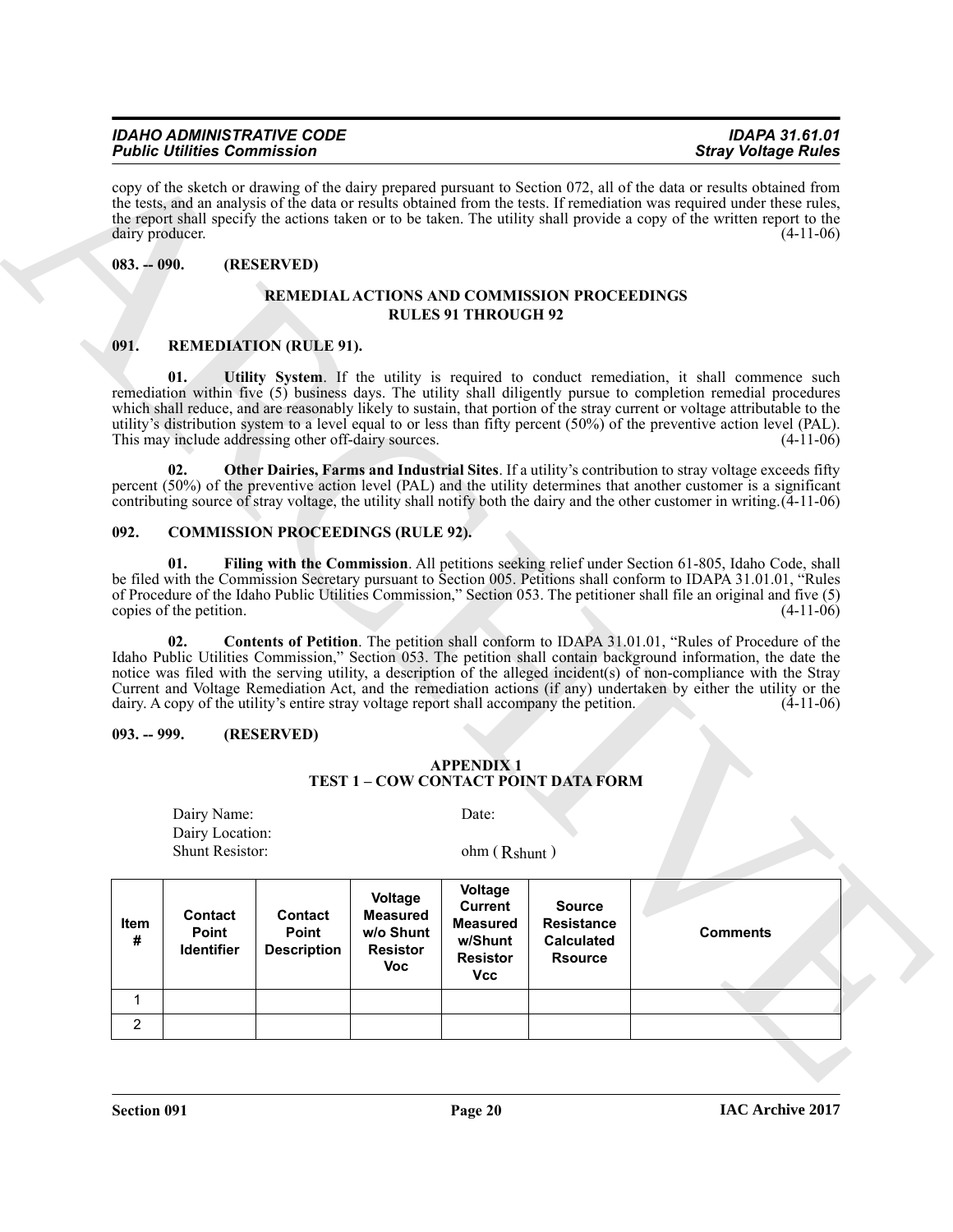#### **TEST 1 – COW CONTACT POINT DATA FORM INSTRUCTIONS**

|      |                                                                                              |                                                                                          | TEST 1 - COW CONTACT POINT DATA FORM INSTRUCTIONS                                                                                                                                                                                |                                                                                  |                                                                            |                                                                                                      |
|------|----------------------------------------------------------------------------------------------|------------------------------------------------------------------------------------------|----------------------------------------------------------------------------------------------------------------------------------------------------------------------------------------------------------------------------------|----------------------------------------------------------------------------------|----------------------------------------------------------------------------|------------------------------------------------------------------------------------------------------|
| 1.   |                                                                                              | contact points for a specific contact voltage.                                           | The total information provided by the contact point identification, the contact point description, and the<br>dairy sketch(es) shall be sufficient to allow a third party to accurately repeat the test locating the correct cow |                                                                                  |                                                                            |                                                                                                      |
| 2.   |                                                                                              |                                                                                          | The voltages measured in this test shall be determined using the same instrument(s) for both data points.<br>One reading shall be taken immediately following the other using the same meter.                                    |                                                                                  |                                                                            |                                                                                                      |
| 3.   |                                                                                              |                                                                                          | The actual source resistance is calculated from the known shunt resistance and the measured voltage.                                                                                                                             |                                                                                  |                                                                            |                                                                                                      |
| 4.   |                                                                                              | Record comments as appropriate or necessary.                                             |                                                                                                                                                                                                                                  |                                                                                  |                                                                            |                                                                                                      |
|      | or<br>$R_{\text{source}} =$                                                                  | $\frac{Voc - Vshunt}{x}$ X Rshunt<br><b>V</b> shunt<br>Voc<br>- Rshunt<br><b>I</b> shunt | <b>APPENDIX 2</b><br>TEST 2 - "48-HOUR" TEST REPORT FORM 1                                                                                                                                                                       |                                                                                  |                                                                            |                                                                                                      |
|      | Customer Name:                                                                               |                                                                                          | Date:                                                                                                                                                                                                                            |                                                                                  |                                                                            |                                                                                                      |
|      | <b>Start Time:</b>                                                                           |                                                                                          | Stop Time:                                                                                                                                                                                                                       |                                                                                  |                                                                            |                                                                                                      |
|      | Contact Point Identifier Number                                                              |                                                                                          |                                                                                                                                                                                                                                  |                                                                                  |                                                                            |                                                                                                      |
| Hour | Time of<br><b>Occurrence</b><br>(Hr, Min)<br>of Highest<br><b>Steady State</b><br>Vcc or Icc | <b>Voltage Across</b><br>(Current Thru)<br><b>Rshunt</b><br>Vcc or Icc                   | <b>Primary Neutral</b><br>to Referenced<br><b>Ground</b><br>Vp                                                                                                                                                                   | <b>Secondary</b><br>Neutral to<br><b>Reference</b><br><b>Ground</b><br><b>Vs</b> | <b>Primary to</b><br><b>Secondary</b><br><b>Voltage Drop</b><br><b>Vps</b> | <b>Duration</b><br><b>Steady State</b><br>Vcc or Icc<br><b>Exceeded PAL</b><br>in One Hour<br>Period |
| 1    |                                                                                              |                                                                                          |                                                                                                                                                                                                                                  |                                                                                  |                                                                            |                                                                                                      |
| 2    |                                                                                              |                                                                                          |                                                                                                                                                                                                                                  |                                                                                  |                                                                            |                                                                                                      |
|      |                                                                                              |                                                                                          | TEST 2 - "48-HOUR" TEST REPORT FORM 1<br><b>INSTRUCTIONS</b>                                                                                                                                                                     |                                                                                  |                                                                            |                                                                                                      |
|      | hours as specified in Rule 074:                                                              |                                                                                          | Record the following data with a long term digitizing data recorder or its equivalent for a minimum of 48<br>Voltage from primary neutral to remote reference ground, Vp, at transformer.                                        |                                                                                  |                                                                            |                                                                                                      |

#### **TEST 2 - "48-HOUR" TEST REPORT FORM 1 INSTRUCTIONS**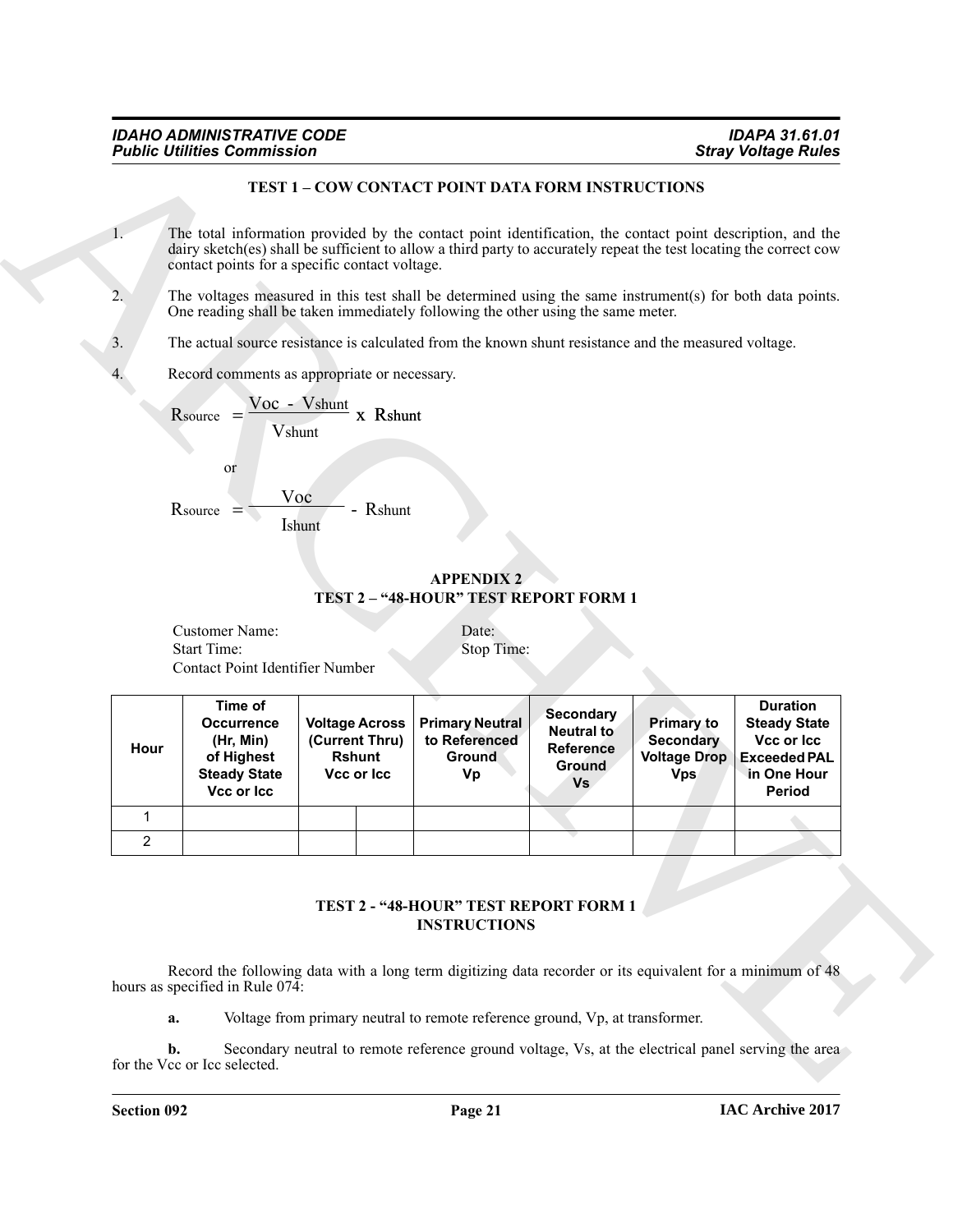#### **TEST 2 – REPORT FORM 2 SUPPLEMENTAL DATA FOR FARM OWNER TRANSIENT DEVIATIONS FOUND DURING "48-HOUR" TEST**

| Customer Name:     | Date:      |
|--------------------|------------|
| <b>Start Time:</b> | Stop Time: |

|                           | <b>Public Utilities Commission</b>                 |                                                                                                           |                                                              | <b>Stray Voltage Rules</b>                                                                                                                                                                                                                                                                                                                                                                                                                                                         |
|---------------------------|----------------------------------------------------|-----------------------------------------------------------------------------------------------------------|--------------------------------------------------------------|------------------------------------------------------------------------------------------------------------------------------------------------------------------------------------------------------------------------------------------------------------------------------------------------------------------------------------------------------------------------------------------------------------------------------------------------------------------------------------|
| $c_{\cdot}$               |                                                    |                                                                                                           |                                                              | Primary neutral to secondary neutral voltage, Vps, between points of connection for Vp and Vs.                                                                                                                                                                                                                                                                                                                                                                                     |
| d.                        |                                                    |                                                                                                           |                                                              | Steady state cow contact voltage or current at the preselected point(s) with the highest cow contact                                                                                                                                                                                                                                                                                                                                                                               |
|                           | voltage or current recorded in Test 1, Vcc or Icc. |                                                                                                           |                                                              |                                                                                                                                                                                                                                                                                                                                                                                                                                                                                    |
| <b>Steady State Data:</b> |                                                    |                                                                                                           |                                                              |                                                                                                                                                                                                                                                                                                                                                                                                                                                                                    |
| identifiable.             |                                                    |                                                                                                           |                                                              | Steady state data recorded during the 48-hour test shall be presented in tabular format on Form 1 as<br>described below, or it shall be presented graphically. Graphical presentation shall include a time scale for the entire<br>recording period and a clear indication of the steady state readings of Vcc or Icc, Vp, Vs and Vps for the recording<br>intervals. The scale(s) shall be such that steady state cow contact voltages or currents at or above the PAL are easily |
|                           |                                                    | or Icc), and the total time during the hour that the steady state Vcc or Icc exceeded the PAL.            |                                                              | If using tabular format, the analyst shall enter data in the table for each hour of the 48 hours of the test in<br>chronological order. The data recorded in the table shall include: the specific time that the highest steady state value<br>of Vcc or Icc was recorded in that hour; all four corresponding data points recorded at that time (Vp, Vs, Vps and Vcc                                                                                                              |
|                           |                                                    | <b>SUPPLEMENTAL DATA FOR FARM OWNER</b><br><b>TRANSIENT DEVIATIONS FOUND DURING "48-HOUR" TEST</b>        | <b>TEST 2 - REPORT FORM 2</b>                                |                                                                                                                                                                                                                                                                                                                                                                                                                                                                                    |
|                           | Customer Name:                                     |                                                                                                           | Date:                                                        |                                                                                                                                                                                                                                                                                                                                                                                                                                                                                    |
|                           | <b>Start Time:</b>                                 |                                                                                                           | Stop Time:                                                   |                                                                                                                                                                                                                                                                                                                                                                                                                                                                                    |
|                           | Contact Point Identifier Number:                   |                                                                                                           |                                                              |                                                                                                                                                                                                                                                                                                                                                                                                                                                                                    |
| Hour                      | <b>Time of Highest</b><br>Peak Vcc<br>$($ cc $)$   | <b>Highest Voltage</b><br><b>Recorded</b>                                                                 | <b>Total Number</b><br><b>Transient</b><br><b>Deviations</b> | <b>No. Transient Deviations</b><br><b>Exceeding 1.0 Volts with</b><br><b>Peak Magnitude Greater</b><br>than 1.0 Volts<br>(2.0 milliamps)                                                                                                                                                                                                                                                                                                                                           |
| $\mathbf{1}$              |                                                    |                                                                                                           |                                                              |                                                                                                                                                                                                                                                                                                                                                                                                                                                                                    |
| $\overline{2}$            |                                                    |                                                                                                           |                                                              |                                                                                                                                                                                                                                                                                                                                                                                                                                                                                    |
|                           |                                                    | voltages but PAL does not apply to transient voltage deviations.<br>TEST 2 - "48-HOUR" TEST REPORT FORM 2 |                                                              | Transient deviations occur due to electrical events such as motor starts. The PAL level is 1.0 volt for steady state                                                                                                                                                                                                                                                                                                                                                               |
|                           |                                                    | <b>INSTRUCTIONS</b>                                                                                       |                                                              |                                                                                                                                                                                                                                                                                                                                                                                                                                                                                    |
|                           | Recording Transient Data:                          |                                                                                                           |                                                              |                                                                                                                                                                                                                                                                                                                                                                                                                                                                                    |
|                           |                                                    | Icc recording during the same recording interval.                                                         |                                                              | For the purpose of identifying and reporting transient deviations, a transient deviation occurs when the<br>recorded maximum Vcc or Icc in a recording interval exceeds two hundred percent (200%) of the steady state Vcc or                                                                                                                                                                                                                                                      |

#### **TEST 2 - "48-HOUR" TEST REPORT FORM 2 INSTRUCTIONS**

#### Recording Transient Data: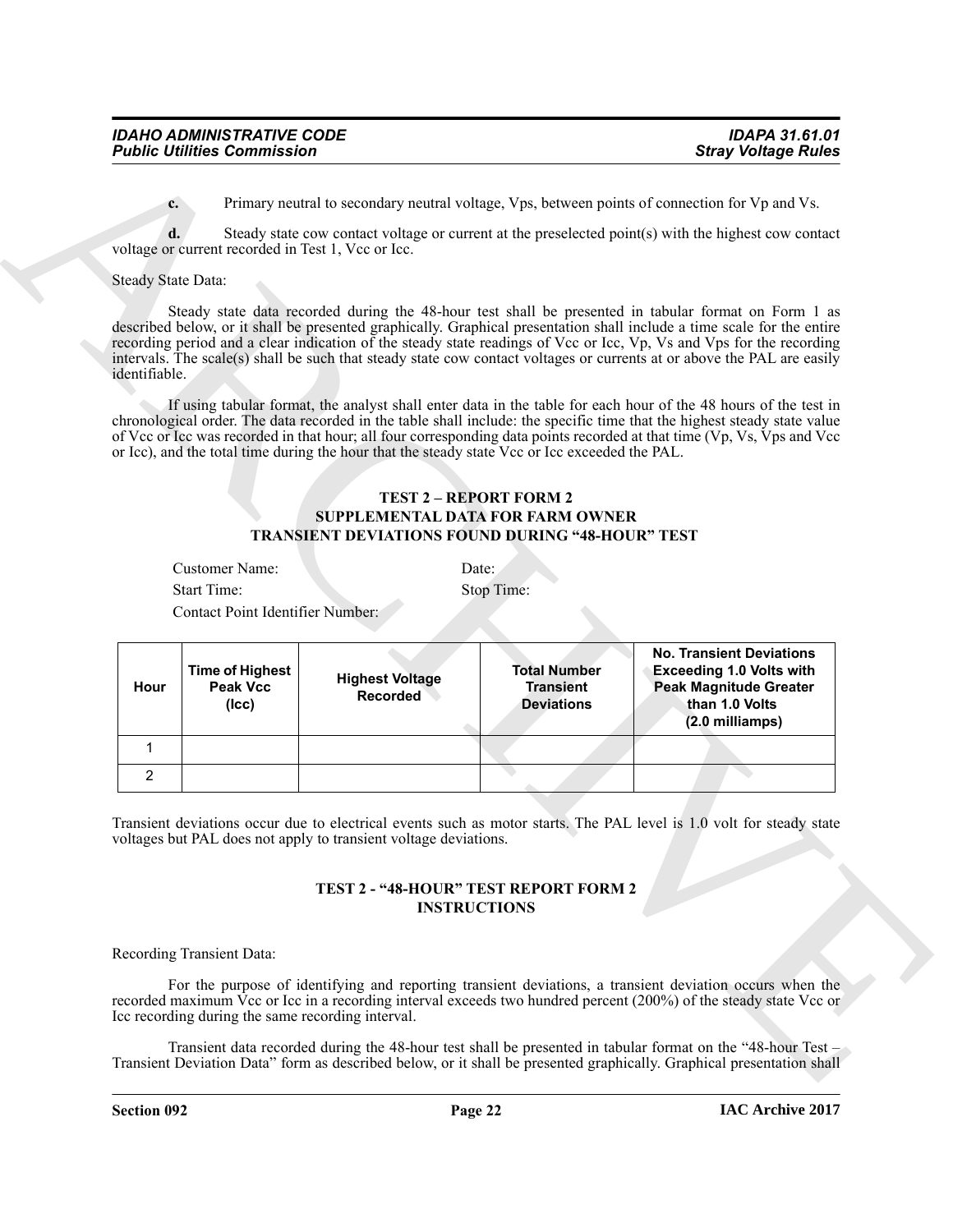#### *IDAHO ADMINISTRATIVE CODE IDAPA 31.61.01 Public Utilities Commission*

#### **APPENDIX 3**

#### **TEST 3 – PRIMARY PROFILE DATA FORM**

|                |             | <b>Public Utilities Commission</b>          |                                      |                                                               |                                                                                                                  |   |                                                                        | <b>Stray Voltage Rules</b>                                                                                                                                                                                                                                                                                                                                                                                                                                                                        |              |
|----------------|-------------|---------------------------------------------|--------------------------------------|---------------------------------------------------------------|------------------------------------------------------------------------------------------------------------------|---|------------------------------------------------------------------------|---------------------------------------------------------------------------------------------------------------------------------------------------------------------------------------------------------------------------------------------------------------------------------------------------------------------------------------------------------------------------------------------------------------------------------------------------------------------------------------------------|--------------|
|                |             |                                             |                                      |                                                               | deviations at or above four (4) milliamps, are easily identifiable.                                              |   |                                                                        | include a time scale for the entire recording period and a clear indication of the maximum Vcc or Icc recorded for the<br>recording intervals. The scale(s) shall be such that Vcc transient deviations at or above two (2.0) volts, or Icc transient                                                                                                                                                                                                                                             |              |
|                |             |                                             |                                      |                                                               | peak magnitude of two (2) or more volts for Vcc or four (4) or more milliamps for Icc.                           |   |                                                                        | If using a tabular format, the analyst shall enter data in the table for each hour of the 48 hours of the test in<br>chronological order. The data recorded in the table shall include; the specific time during the hour that the transient<br>deviation in Vcc or Icc with the largest peak magnitude occurred, the corresponding peak Vcc or Icc, the total number<br>of transient deviations recorded in that hour, and the total number of transient deviations recorded in that hour with a |              |
|                |             |                                             |                                      |                                                               | <b>APPENDIX 3</b>                                                                                                |   |                                                                        |                                                                                                                                                                                                                                                                                                                                                                                                                                                                                                   |              |
|                |             |                                             |                                      |                                                               | <b>TEST 3 - PRIMARY PROFILE DATA FORM</b>                                                                        |   |                                                                        |                                                                                                                                                                                                                                                                                                                                                                                                                                                                                                   |              |
|                | Dairy Name: |                                             |                                      |                                                               |                                                                                                                  |   |                                                                        |                                                                                                                                                                                                                                                                                                                                                                                                                                                                                                   |              |
|                |             | Dairy Location:                             |                                      |                                                               | Date:                                                                                                            |   |                                                                        |                                                                                                                                                                                                                                                                                                                                                                                                                                                                                                   |              |
| Item           |             | <b>Pole Location</b><br>&<br>Identification | <b>Time</b>                          | <b>Current</b><br>Primary<br>Ground<br>Ipg                    | <b>Resistance</b><br><b>Primary</b><br><b>Ground</b><br><b>Rpg</b>                                               |   | <b>Calculated</b><br>Voltage<br>(primary<br>neutral-to-<br>earth) Vpne | <b>Measured</b><br>Voltage<br>(primary<br>neutral-to-<br>earth) Vpne                                                                                                                                                                                                                                                                                                                                                                                                                              |              |
|                |             |                                             |                                      |                                                               |                                                                                                                  |   |                                                                        |                                                                                                                                                                                                                                                                                                                                                                                                                                                                                                   | <b>Notes</b> |
| #              |             |                                             |                                      | (mA)                                                          | (Ohm)                                                                                                            |   | (V)                                                                    | (V)                                                                                                                                                                                                                                                                                                                                                                                                                                                                                               |              |
| 1              |             |                                             |                                      |                                                               |                                                                                                                  |   |                                                                        |                                                                                                                                                                                                                                                                                                                                                                                                                                                                                                   |              |
| $\overline{2}$ |             |                                             |                                      |                                                               |                                                                                                                  |   |                                                                        |                                                                                                                                                                                                                                                                                                                                                                                                                                                                                                   |              |
|                |             |                                             |                                      | cases where Vpne is calculated the following formula is used: | Calculated Vpne = $(\text{Ipg x Rpg})/1000$<br><b>APPENDIX 4</b><br>TEST 4 - SECONDARY NEUTRAL VOLTAGE DROP TEST |   |                                                                        | Note: If Vpne is measured it is not required to measure Ipg and Rpg for determination of the calculated Vpne. In                                                                                                                                                                                                                                                                                                                                                                                  |              |
|                |             | Test Performed by:<br><b>Customer Name:</b> |                                      |                                                               | Date:<br>(All other farm loads must be off. Use only one load per circuit.)                                      |   |                                                                        |                                                                                                                                                                                                                                                                                                                                                                                                                                                                                                   |              |
|                |             |                                             | SITE:                                | 1                                                             | $\mathbf{2}$                                                                                                     | 3 | 5<br>4                                                                 |                                                                                                                                                                                                                                                                                                                                                                                                                                                                                                   |              |
|                | A           |                                             | Site Location                        |                                                               |                                                                                                                  |   |                                                                        | Units                                                                                                                                                                                                                                                                                                                                                                                                                                                                                             |              |
|                | B           |                                             | <b>Circuit Neutral Wire</b><br>Gauge |                                                               |                                                                                                                  |   |                                                                        | AWG                                                                                                                                                                                                                                                                                                                                                                                                                                                                                               |              |
|                | C           |                                             | <b>Circuit Neutral</b><br>AL or CU   |                                                               |                                                                                                                  |   |                                                                        |                                                                                                                                                                                                                                                                                                                                                                                                                                                                                                   |              |
|                | D           |                                             | Wire length<br>(in 100's ft.)        |                                                               |                                                                                                                  |   |                                                                        | 100 ft.                                                                                                                                                                                                                                                                                                                                                                                                                                                                                           |              |

#### **APPENDIX 4** Calculated Vpne =  $(Ipg x Rpg)/1000$

#### **TEST 4 – SECONDARY NEUTRAL VOLTAGE DROP TEST**

|   | SITE:                                | $\mathbf{2}$ | 3 | 5 |            |
|---|--------------------------------------|--------------|---|---|------------|
| A | Site Location                        |              |   |   | Units      |
| в | <b>Circuit Neutral Wire</b><br>Gauge |              |   |   | <b>AWG</b> |
| С | <b>Circuit Neutral</b><br>AL or CU   |              |   |   |            |
| D | Wire length<br>(in 100's ft.)        |              |   |   | 100 ft.    |
| E | $\Omega$ /100 ft.                    |              |   |   | Ω          |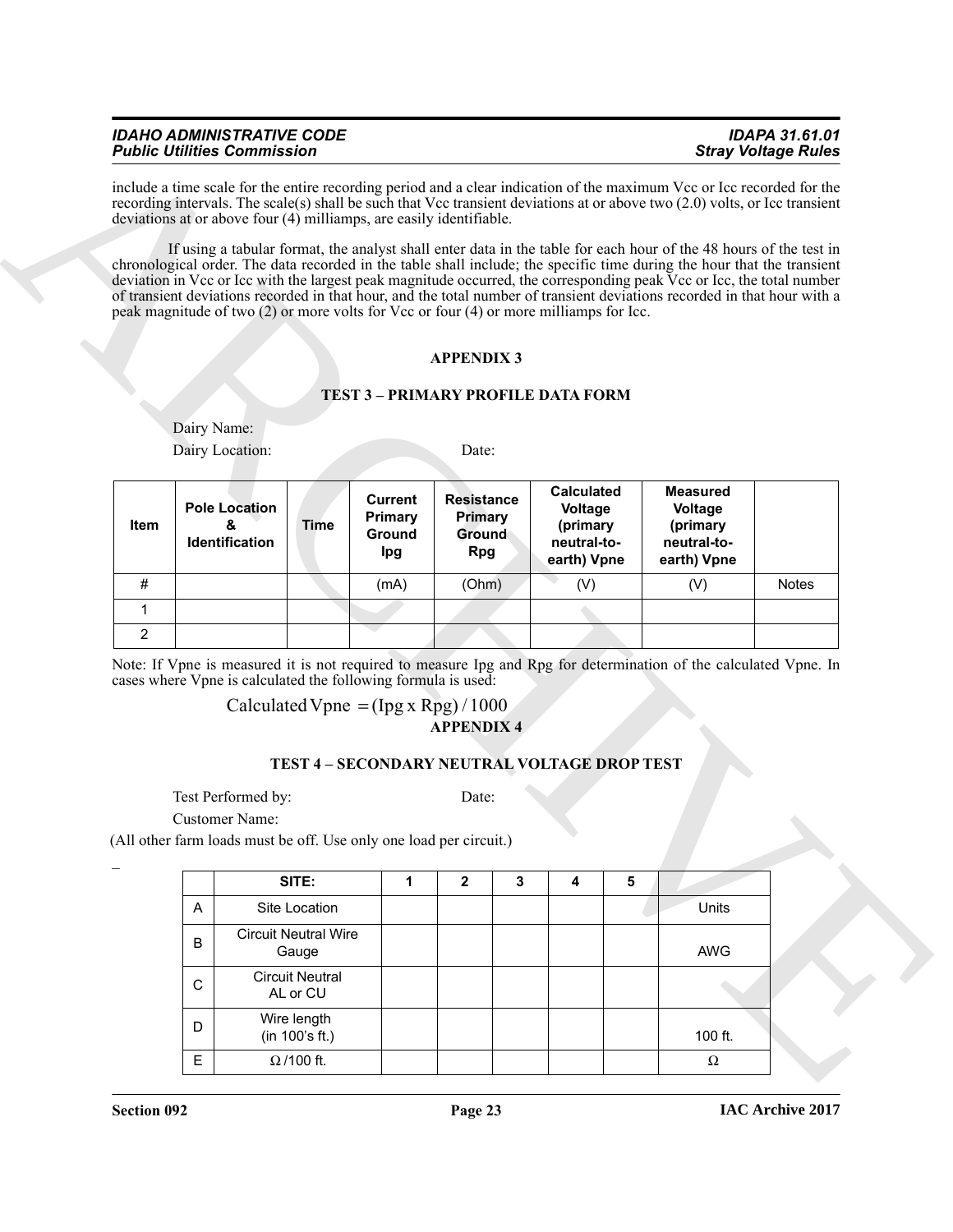#### *IDAHO ADMINISTRATIVE CODE IDAPA 31.61.01 Public Utilities Commission*

| F<br>G      | <b>Total Resistance</b><br>(D times E)                                                                                                                                                                                                                                                                                                                                                                  |                     |  |        |  |
|-------------|---------------------------------------------------------------------------------------------------------------------------------------------------------------------------------------------------------------------------------------------------------------------------------------------------------------------------------------------------------------------------------------------------------|---------------------|--|--------|--|
|             |                                                                                                                                                                                                                                                                                                                                                                                                         |                     |  | Ω      |  |
|             | <b>Measured Neutral</b><br>Current, Isn                                                                                                                                                                                                                                                                                                                                                                 |                     |  | A      |  |
| H           | Calculated Voltage Drop,<br><b>VDropC</b>                                                                                                                                                                                                                                                                                                                                                               |                     |  | V      |  |
|             | (F times G)                                                                                                                                                                                                                                                                                                                                                                                             |                     |  |        |  |
|             | Measured Voltage Drop,<br><b>VDropM</b>                                                                                                                                                                                                                                                                                                                                                                 |                     |  | $\vee$ |  |
| J           | Percent difference<br>[(H-I)/H]*100                                                                                                                                                                                                                                                                                                                                                                     |                     |  | $\%$   |  |
|             | Vp load "off"                                                                                                                                                                                                                                                                                                                                                                                           |                     |  | $\vee$ |  |
|             | Vs load "off"                                                                                                                                                                                                                                                                                                                                                                                           |                     |  | $\vee$ |  |
|             | Vcc load "off"                                                                                                                                                                                                                                                                                                                                                                                          |                     |  | $\vee$ |  |
|             | Icc load "off,"<br>if measured                                                                                                                                                                                                                                                                                                                                                                          |                     |  |        |  |
|             | Vp load "on"                                                                                                                                                                                                                                                                                                                                                                                            |                     |  | $\vee$ |  |
|             | Vs load "on"                                                                                                                                                                                                                                                                                                                                                                                            |                     |  | $\vee$ |  |
|             | Vcc load "on"                                                                                                                                                                                                                                                                                                                                                                                           |                     |  | $\vee$ |  |
|             | Icc load "on,"<br>if measured                                                                                                                                                                                                                                                                                                                                                                           |                     |  |        |  |
| <b>ITEM</b> | TEST 4 - SECONDARY NEUTRAL VOLTAGE DROP TEST<br><b>EXPLANATION</b>                                                                                                                                                                                                                                                                                                                                      | <b>INSTRUCTIONS</b> |  |        |  |
| $A-J$       | Describe load site location, neutral wire gauge, neutral wire length (in 100s of feet), resistance per 100 feet<br>(see table below), measured neutral current, measured voltage drop, Vp, Vs and Vcc or lcc for load<br>"off" and load "on."                                                                                                                                                           |                     |  |        |  |
|             | Voltage drop is measured from end-to-end of the secondary neutral being tested and the neutral bus of the<br>building being tested. Electrical power to all buildings shall be turned-off during this test except at the<br>building being tested. Locations of Vp, Vs and Vcc or Icc are the same as measured during the previous<br>tests.                                                            |                     |  |        |  |
|             | Calculate the total circuit resistance. Calculate using Ohm's Law, the expected neutral voltage drop.<br>Calculate the absolute value of the difference and divide by the expected voltage drop. Express this as a<br>percentage. If the two values (measured voltage drop and calculated voltage drop) do not agree, further<br>investigation is warranted to discover the reason for the discrepancy. |                     |  |        |  |

#### **TEST 4 – SECONDARY NEUTRAL VOLTAGE DROP TEST INSTRUCTIONS**

#### **ITEM EXPLANATION**

- A-J Describe load site location, neutral wire gauge, neutral wire length (in 100s of feet), resistance per 100 feet (see table below), measured neutral current, measured voltage drop, Vp, Vs and Vcc or Icc for load "off" and load "on."
	- Voltage drop is measured from end-to-end of the secondary neutral being tested and the neutral bus of the building being tested. Electrical power to all buildings shall be turned-off during this test except at the building being tested. Locations of Vp, Vs and Vcc or Icc are the same as measured during the previous tests.
	- Calculate the total circuit resistance. Calculate using Ohm's Law, the expected neutral voltage drop. Calculate the absolute value of the difference and divide by the expected voltage drop. Express this as a percentage. If the two values (measured voltage drop and calculated voltage drop) do not agree, further investigation is warranted to discover the reason for the discrepancy.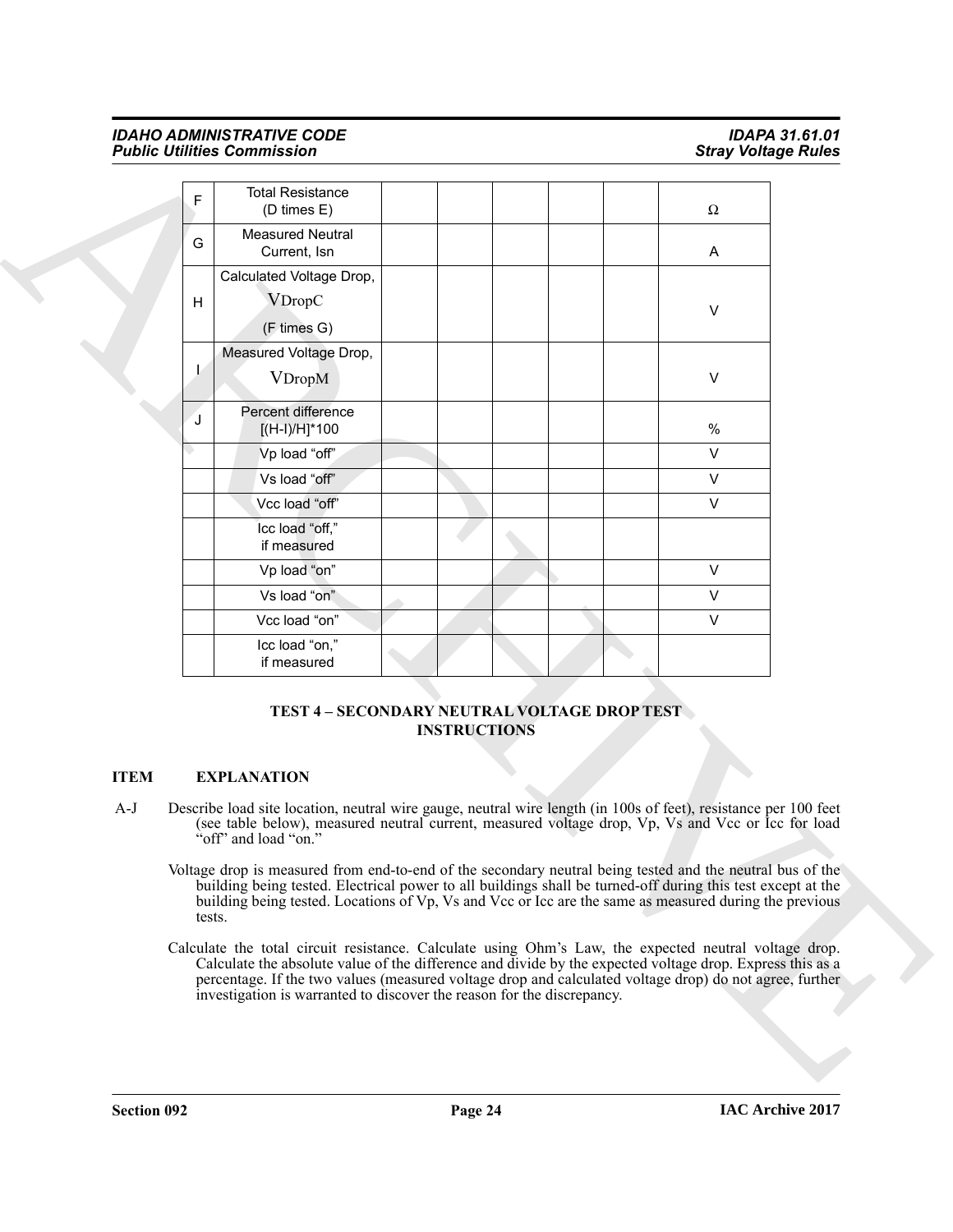#### *IDAHO ADMINISTRATIVE CODE IDAPA 31.61.01 Public Utilities Commission Stray Voltage Rules*

|                | <b>MATERIAL</b> |       |
|----------------|-----------------|-------|
| <b>GAUGE</b>   | <b>AL</b>       | CU    |
| 14             | 0.423           | 0.257 |
| 12             | 0.265           | 0.162 |
| 10             | 0.166           | 0.102 |
| 8              | 0.104           | 0.064 |
| 6              | 0.066           | 0.040 |
| 4              | 0.042           | 0.025 |
| $\overline{2}$ | 0.026           | 0.016 |
| 1              | 0.021           | 0.013 |
| 1/0            | 0.016           | 0.010 |
| 2/0            | 0.013           | 0.008 |
| 3/0            | 0.010           | 0.007 |
| 4/0            | 0.008           | 0.005 |

### **Resistance Chart (ohm per 100 feet)**

#### **APPENDIX 5 TEST 5 – LOAD BOX TEST**

|                |                   |                   | <b>Resistance Chart (ohm per 100 feet)</b><br>Multi-conductor Cables at 68 Degrees F. |                 |                |
|----------------|-------------------|-------------------|---------------------------------------------------------------------------------------|-----------------|----------------|
|                |                   |                   | <b>MATERIAL</b>                                                                       |                 |                |
|                |                   | <b>GAUGE</b>      | AL                                                                                    | CU              |                |
|                |                   | 14                | 0.423                                                                                 | 0.257           |                |
|                |                   | 12                | 0.265                                                                                 | 0.162           |                |
|                |                   | $10$              | 0.166                                                                                 | 0.102           |                |
|                |                   | $\bf 8$           | 0.104                                                                                 | 0.064           |                |
|                |                   | 6                 | 0.066                                                                                 | 0.040           |                |
|                |                   | 4                 | 0.042                                                                                 | 0.025           |                |
|                |                   | $\overline{2}$    | 0.026                                                                                 | 0.016           |                |
|                |                   | $\mathbf{1}$      | 0.021                                                                                 | 0.013           |                |
|                |                   | 1/0               | 0.016                                                                                 | 0.010           |                |
|                |                   | 2/0               | 0.013                                                                                 | 0.008           |                |
|                |                   | 3/0               | 0.010                                                                                 | 0.007           |                |
|                |                   |                   |                                                                                       |                 |                |
|                |                   | 4/0               | 0.008<br><b>APPENDIX 5</b>                                                            | 0.005           |                |
| Date:<br>Time: |                   |                   | <b>TEST 5-LOAD BOX TEST</b>                                                           |                 |                |
| Dairy:         |                   |                   |                                                                                       |                 |                |
|                | STEP <sub>1</sub> | STEP <sub>2</sub> | STEP <sub>3</sub>                                                                     | STEP 4          | STEP 5         |
|                | <b>FARM ON</b>    | <b>FARM OFF</b>   | <b>FARM OFF</b>                                                                       | <b>FARM OFF</b> | <b>FARM ON</b> |
| Condition      | Load Box          | Load Box          | Load Box                                                                              | Load Box        | Load Box       |
| Time:          | Off               | Off               | Half On                                                                               | Full On         | Full On        |
| Vp             | $\mathsf{V}$      | $\mathsf{V}$      | $\mathsf V$                                                                           | $\vee$          | $\mathsf V$    |
| Vs             | $\mathsf{V}$      | $\mathsf{V}$      | $\mathsf V$                                                                           | $\mathsf{V}$    | $\mathsf{V}$   |
| Vps            | $\mathsf{V}$      | $\mathsf{V}$      | $\mathsf V$                                                                           | $\mathsf{V}$    | V              |
| Vcc            | $\mathsf{V}$      | $\mathsf{V}$      | $\mathsf V$                                                                           | $\mathsf{V}$    | V              |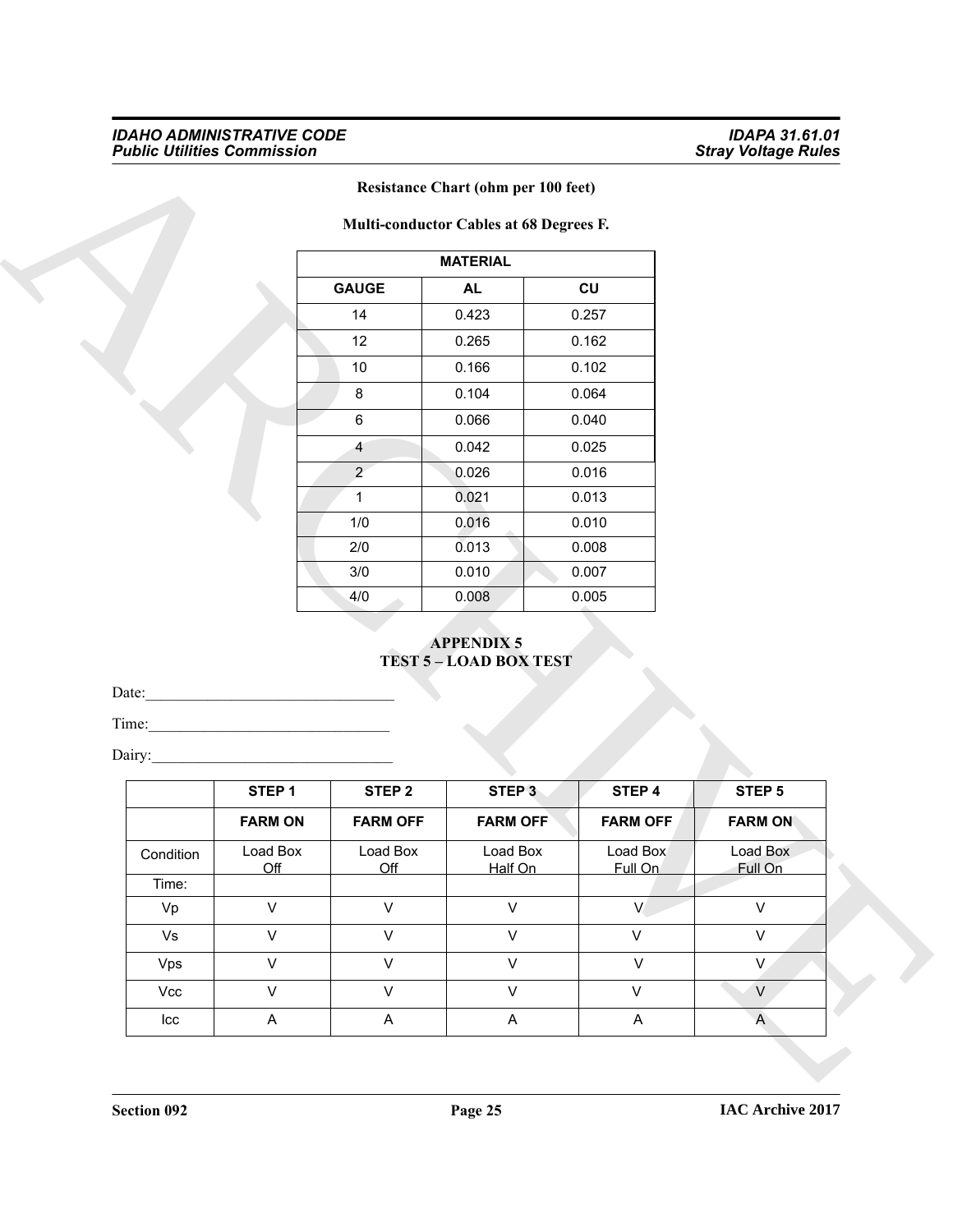#### *IDAHO ADMINISTRATIVE CODE IDAPA 31.61.01 Public Utilities Commission*

|                | <b>Public Utilities Commission</b>                                 |                                                                                           |                     |                               | <b>Stray Voltage Rules</b>                                                                                                                                                                                         |
|----------------|--------------------------------------------------------------------|-------------------------------------------------------------------------------------------|---------------------|-------------------------------|--------------------------------------------------------------------------------------------------------------------------------------------------------------------------------------------------------------------|
|                |                                                                    |                                                                                           |                     |                               |                                                                                                                                                                                                                    |
|                | Load Box Current (Ilb):                                            | Half Load                                                                                 | A                   | Full Load                     | A                                                                                                                                                                                                                  |
|                | Load Box Voltage (Vlb):                                            | Half Load                                                                                 | V                   | Full Load                     | $\mathbf{V}$                                                                                                                                                                                                       |
|                |                                                                    | Primary Nominal Voltage Phase to Neutral (Vpri):                                          | V                   |                               |                                                                                                                                                                                                                    |
|                | <b>Transformer Current Due</b><br>to Load Box (IXFMR):             | Half Load                                                                                 | A                   | Full Load                     | A                                                                                                                                                                                                                  |
|                | $\text{Ip} = \frac{\text{Ilb} \times \text{Vlb}}{\text{}}$<br>Vpri |                                                                                           |                     |                               |                                                                                                                                                                                                                    |
|                | K-Factor for Cow Contact Point                                     | Vcc<br>$K =$<br>Vs                                                                        |                     |                               |                                                                                                                                                                                                                    |
|                |                                                                    |                                                                                           | <b>INSTRUCTIONS</b> | <b>TEST 5 - LOAD BOX TEST</b> |                                                                                                                                                                                                                    |
|                |                                                                    | The difference between full load and half load measurements is used in most calculations. |                     |                               | Note 1: Testing may be accomplished by a single 18/25 kW load box or a dual element 9/18 or 12.5/25 kW load box.                                                                                                   |
| isolated test. |                                                                    |                                                                                           |                     |                               | Note 2: If the dairy is found in an isolated condition, two load box tests must be performed: an isolated test and a non-                                                                                          |
|                |                                                                    | the dairy-on, load box off column or test only one phase of the three.                    |                     |                               | Note 3: If the dairy is served by a three-phase system, measure and record only the dairy-off, load box off column and                                                                                             |
| #              | <b>ITEM EXPLANATION</b>                                            |                                                                                           |                     |                               |                                                                                                                                                                                                                    |
| 1              | Enter date and customer name.                                      |                                                                                           |                     |                               |                                                                                                                                                                                                                    |
| 2              |                                                                    | voltage and record on data sheet, Appendix 5.                                             |                     |                               | Attach load box to the 240-volt secondary side of transformer. Turn on load box and measure current and                                                                                                            |
| 3              |                                                                    |                                                                                           |                     |                               | Conduct load box test and for each step measure and record Vp, Vs, Vps and Vcc or Icc. Each step shall be<br>maintained for approximately two minutes with the highest reading during that time interval recorded. |
|                | Step 1                                                             | Farm power is "on" with load box "off"                                                    |                     |                               |                                                                                                                                                                                                                    |
|                | Step 2                                                             | Farm power is "off" with load box "off"                                                   |                     |                               |                                                                                                                                                                                                                    |
|                | Step 3                                                             | Farm power is "off" with load box "on" at half load                                       |                     |                               |                                                                                                                                                                                                                    |
|                | Step 4                                                             | Farm power is "off" with load box "on" at full load                                       |                     |                               |                                                                                                                                                                                                                    |
|                |                                                                    |                                                                                           |                     |                               |                                                                                                                                                                                                                    |
|                | Step 5                                                             | Farm power is "on" with load box "on" full load                                           |                     |                               |                                                                                                                                                                                                                    |

#### **TEST 5 - LOAD BOX TEST INSTRUCTIONS**

#### **ITEM EXPLANATION**

- 1 Enter date and customer name.
- 2 Attach load box to the 240-volt secondary side of transformer. Turn on load box and measure current and voltage and record on data sheet, Appendix 5.
- 3 Conduct load box test and for each step measure and record Vp, Vs, Vps and Vcc or Icc. Each step shall be maintained for approximately two minutes with the highest reading during that time interval recorded.
	- Step 1 Farm power is "on" with load box "off"
	- Step 2 Farm power is "off" with load box "off"
	- Step 3 Farm power is "off" with load box "on" at half load
	- Step 4 Farm power is "off" with load box "on" at full load
	- Step 5 Farm power is "on" with load box "on" full load
- 4 Remove load box and restore normal power to the farm.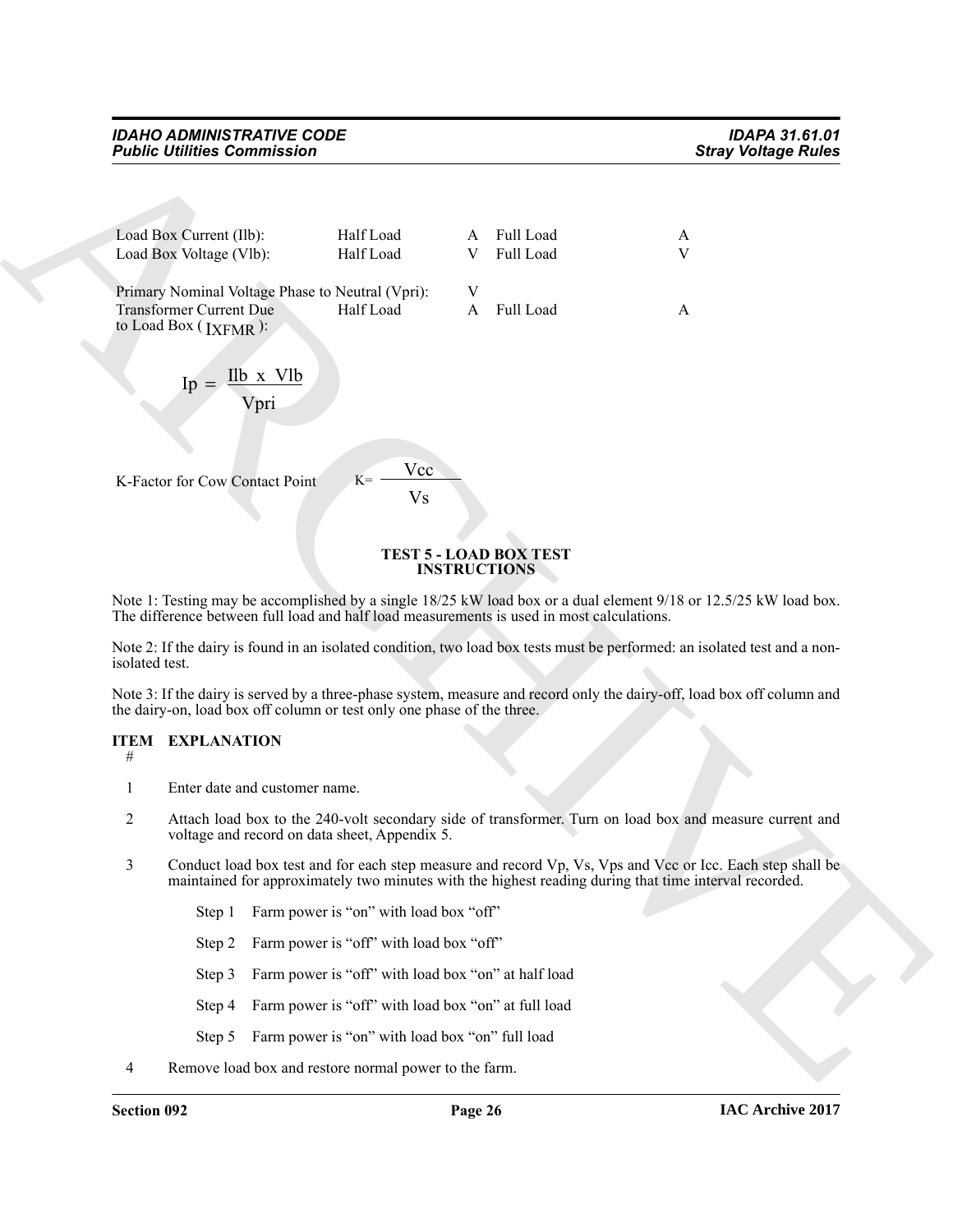#### **APPENDIX 6**

#### **TEST 6 – EQUIPMENT SIGNATURE TEST FORM**

|                     |                                      |               |  |                              |                                                                                                                                                                                                                                                                                                                                                                           | <b>APPENDIX 6</b> |  |         |     |             |    |    |            |            |                            |                                    |  |  |         |  |  |  |  |  |                 |  |  |
|---------------------|--------------------------------------|---------------|--|------------------------------|---------------------------------------------------------------------------------------------------------------------------------------------------------------------------------------------------------------------------------------------------------------------------------------------------------------------------------------------------------------------------|-------------------|--|---------|-----|-------------|----|----|------------|------------|----------------------------|------------------------------------|--|--|---------|--|--|--|--|--|-----------------|--|--|
|                     | Dairy Name:<br>Date:<br>Location:    |               |  |                              | TEST 6 - EQUIPMENT SIGNATURE TEST FORM                                                                                                                                                                                                                                                                                                                                    |                   |  |         |     |             |    |    |            |            |                            |                                    |  |  |         |  |  |  |  |  |                 |  |  |
| Descr.<br>of Load   | <b>Location</b> Load<br>of Load<br>v |               |  |                              |                                                                                                                                                                                                                                                                                                                                                                           |                   |  |         |     |             |    |    |            |            | Load<br>kW or<br><b>HP</b> | Load<br><b>Phase</b><br>$1$ or $3$ |  |  | Load On |  |  |  |  |  | <b>Load Off</b> |  |  |
|                     |                                      |               |  |                              | <b>Time</b>                                                                                                                                                                                                                                                                                                                                                               | Vs<br>Vp          |  | Vps Vcc | Icc | <b>Time</b> | Vp | Vs | <b>Vps</b> | <b>Vcc</b> | Icc                        |                                    |  |  |         |  |  |  |  |  |                 |  |  |
| 1<br>$\overline{2}$ |                                      |               |  |                              |                                                                                                                                                                                                                                                                                                                                                                           |                   |  |         |     |             |    |    |            |            |                            |                                    |  |  |         |  |  |  |  |  |                 |  |  |
| 2<br>3<br>4         | known.                               |               |  | Enter the name of the dairy. | Enter the description of the load for which the signature will be recorded.<br>Provide a complete description of the load. Provide voltage, horsepower or kilowatt rating, if                                                                                                                                                                                             |                   |  |         |     |             |    |    |            |            |                            |                                    |  |  |         |  |  |  |  |  |                 |  |  |
| 5                   |                                      |               |  |                              | Note the time of turn-on and the time of turn-off. Equipment should be "on" for a period of not less<br>than 15 seconds. If equipment is found in the "on" condition, turn it "off" then turn it back "on." If                                                                                                                                                            |                   |  |         |     |             |    |    |            |            |                            |                                    |  |  |         |  |  |  |  |  |                 |  |  |
| 6                   |                                      |               |  |                              | equipment cannot be manually cycled then record data at the next "on" - "off" cycle.<br>Repeat for all major circuits and pieces of equipment (both 120 volt and 240 volt). Some equipment<br>may normally be operated in sequence. Start each piece of equipment at 15-second intervals until<br>all are running, then turn off in reverse order at 15-second intervals. |                   |  |         |     |             |    |    |            |            |                            |                                    |  |  |         |  |  |  |  |  |                 |  |  |
| 7                   |                                      | sheet $(s)$ . |  |                              | If data is to be provided graphically, only load description and time are required to be provided on<br>Test 6 data sheet. Operation of each piece of equipment shall be indicated on the graphical data                                                                                                                                                                  |                   |  |         |     |             |    |    |            |            |                            |                                    |  |  |         |  |  |  |  |  |                 |  |  |
|                     |                                      |               |  |                              |                                                                                                                                                                                                                                                                                                                                                                           | <b>APPENDIX7</b>  |  |         |     |             |    |    |            |            |                            |                                    |  |  |         |  |  |  |  |  |                 |  |  |
|                     |                                      |               |  |                              |                                                                                                                                                                                                                                                                                                                                                                           |                   |  |         |     |             |    |    |            |            |                            |                                    |  |  |         |  |  |  |  |  |                 |  |  |

#### **TEST 6 - EQUIPMENT SIGNATURE TEST FORM INSTRUCTIONS**

#### **ITEM INSTRUCTIONS**

- 1 Enter the date the test is performed.
- 2 Enter the name of the dairy.
- 3 Enter the description of the load for which the signature will be recorded.
- 4 Provide a complete description of the load. Provide voltage, horsepower or kilowatt rating, if known.
- 5 Note the time of turn-on and the time of turn-off. Equipment should be "on" for a period of not less than 15 seconds. If equipment is found in the "on" condition, turn it "off" then turn it back "on." If equipment cannot be manually cycled then record data at the next "on" – "off" cycle.
- 6 Repeat for all major circuits and pieces of equipment (both 120 volt and 240 volt). Some equipment may normally be operated in sequence. Start each piece of equipment at 15-second intervals until all are running, then turn off in reverse order at 15-second intervals.
- 7 If data is to be provided graphically, only load description and time are required to be provided on Test 6 data sheet. Operation of each piece of equipment shall be indicated on the graphical data sheet(s).

#### **APPENDIX 7**

#### **PREVENTIVE ACTION LEVEL RESULTS**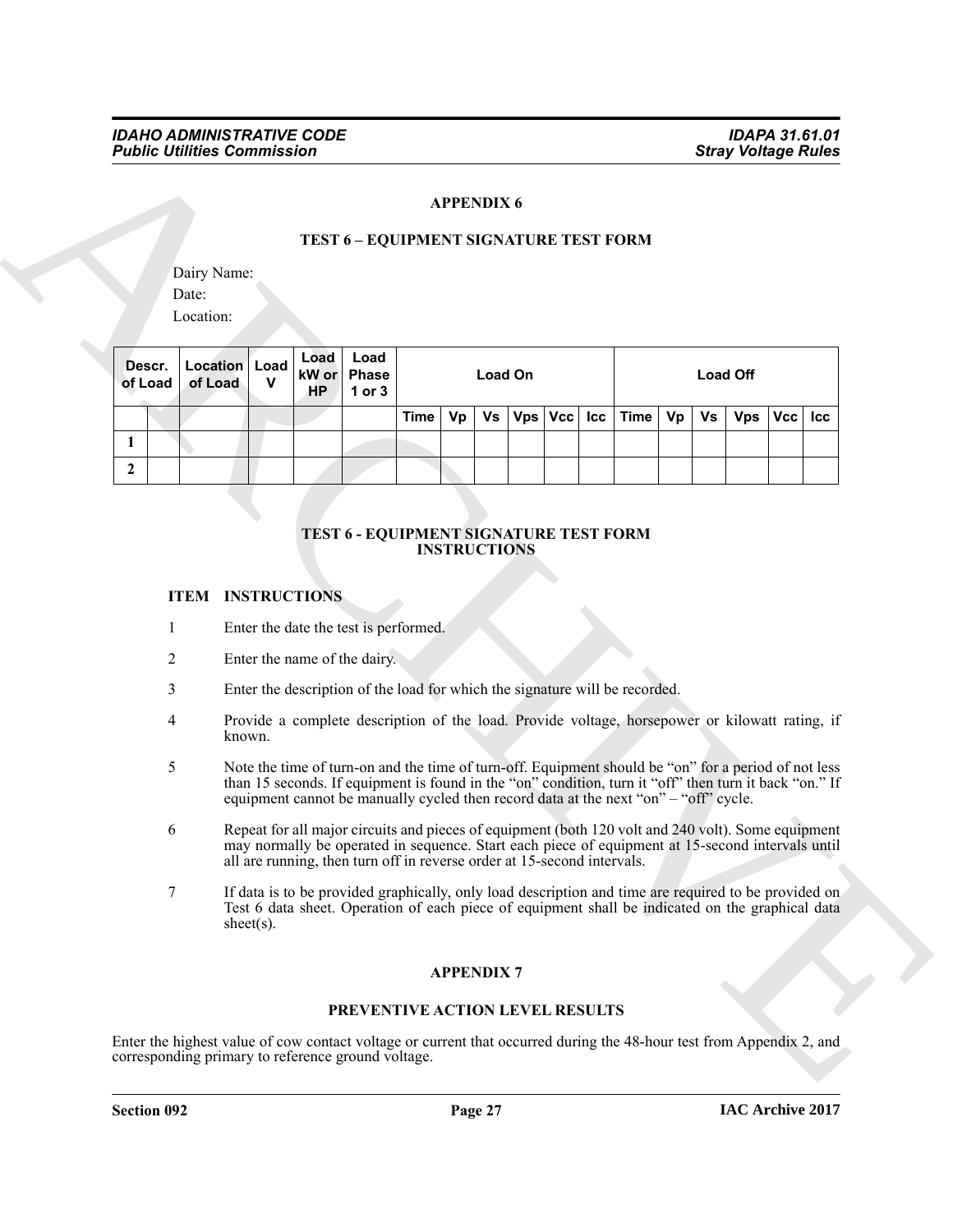| <b>Public Utilities Commission</b>                                                                                                                                                                              |                   | <b>IDAPA 31.61.01</b><br><b>Stray Voltage Rules</b>                                    |  |
|-----------------------------------------------------------------------------------------------------------------------------------------------------------------------------------------------------------------|-------------------|----------------------------------------------------------------------------------------|--|
| $Vp48hr:$ V $Vcc48hr:$ V $Vcc48hr:$ V $Vcc48hr:$ $V$ or $Cc48hr:$ $A$                                                                                                                                           |                   |                                                                                        |  |
| Enter the value of cow contact voltage or current and corresponding primary to reference ground voltage that was<br>present during the load box test with the farm power off and the load box off.              |                   |                                                                                        |  |
| $Vp$ OFF: $VQ$ OFF: $VQ$ OFF: $VQ$ OFF: $VQ$ Or                                                                                                                                                                 |                   |                                                                                        |  |
| Enter the value of cow contact voltage or current and corresponding primary to reference ground voltage that was<br>present during the load box test with the farm power off and the load box set at half load. |                   |                                                                                        |  |
| Vp HALF LOAD : VCC HALF LOAD : V or Icc HALF LOAD : \Ref ________________________                                                                                                                               |                   |                                                                                        |  |
| Enter the value of cow contact voltage or current and corresponding primary to reference ground voltage that was<br>present during the load box test with the farm power off and the load box at maximum.       |                   |                                                                                        |  |
| Vp FULL LOAD: VCC FULL LOAD: V or Icc FULL LOAD: A                                                                                                                                                              |                   |                                                                                        |  |
| Calculations:                                                                                                                                                                                                   |                   |                                                                                        |  |
| Utility Contribution to                                                                                                                                                                                         |                   |                                                                                        |  |
|                                                                                                                                                                                                                 | Vp FULL - Vp HALF | Cow Contact Voltage = $\frac{Vp 48hr - Vp HALF}{V}$ x (Vcc FULL - Vcc HALF) + Vcc HALF |  |
| Utility contribution to cow contact voltage = $\sqrt{V}$                                                                                                                                                        |                   |                                                                                        |  |
| Utility contribution to cow contact voltage as a percentage of $V_{CC}$ 48hr =                                                                                                                                  |                   | $\frac{0}{0}$                                                                          |  |
| Utility contribution to cow contact voltage as a percentage of $PAL =$                                                                                                                                          |                   | $\frac{0}{0}$                                                                          |  |
| Utility Contribution to                                                                                                                                                                                         |                   |                                                                                        |  |
| Cow Contact Current = $\frac{Vp 48hr - Vp HALF}{Vp FULL - Vp HALF}$ x (Ice FULL - Ice HALF) + Ice HALF                                                                                                          |                   |                                                                                        |  |
| Utility contribution to cow contact current = mA (milliamps)                                                                                                                                                    |                   |                                                                                        |  |
| Utility contribution to cow contact current as a percentage of Icc 48hr =                                                                                                                                       |                   | $\frac{0}{0}$                                                                          |  |
| Utility contribution to cow contact current as a percentage of the $PAL =$                                                                                                                                      |                   | $\frac{0}{0}$                                                                          |  |
| See Section 071.02 for required actions based on these results.                                                                                                                                                 |                   |                                                                                        |  |
|                                                                                                                                                                                                                 |                   |                                                                                        |  |
|                                                                                                                                                                                                                 |                   |                                                                                        |  |
|                                                                                                                                                                                                                 |                   |                                                                                        |  |